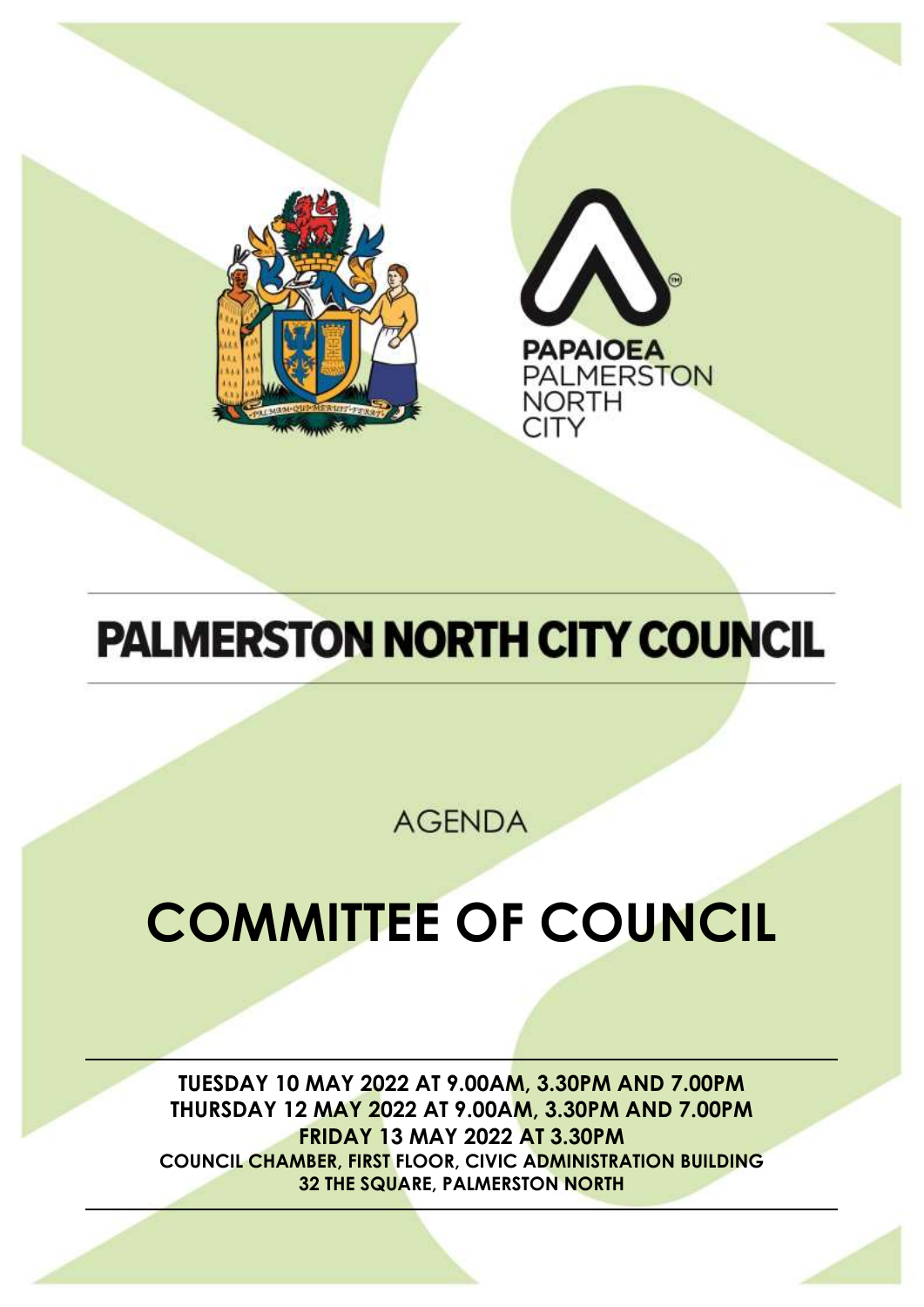# **MEMBERS**

**Grant Smith (Chairperson) Aleisha Rutherford (Deputy Chairperson) Brent Barrett Patrick Handcock ONZM Susan Baty Leonie Hapeta Rachel Bowen Lorna Johnson Zulfiqar Butt Billy Meehan Vaughan Dennison Orphée Mickalad Renee Dingwall Karen Naylor Lew Findlay QSM Bruno Petrenas**

AGENDA ITEMS, IF NOT ATTACHED, CAN BE VIEWED AT

pncc.govt.nz | Civic Administration Building, 32 The Square City Library | Ashhurst Community Library | Linton Library

**Chris Dyhrberg** Acting Chief Executive | PALMERSTON NORTH CITY COUNCIL

Te Marae o Hine 1 32 The Square Private Bag 11034 | Palmerston North 4442 | New Zealand pncc.govt.nz

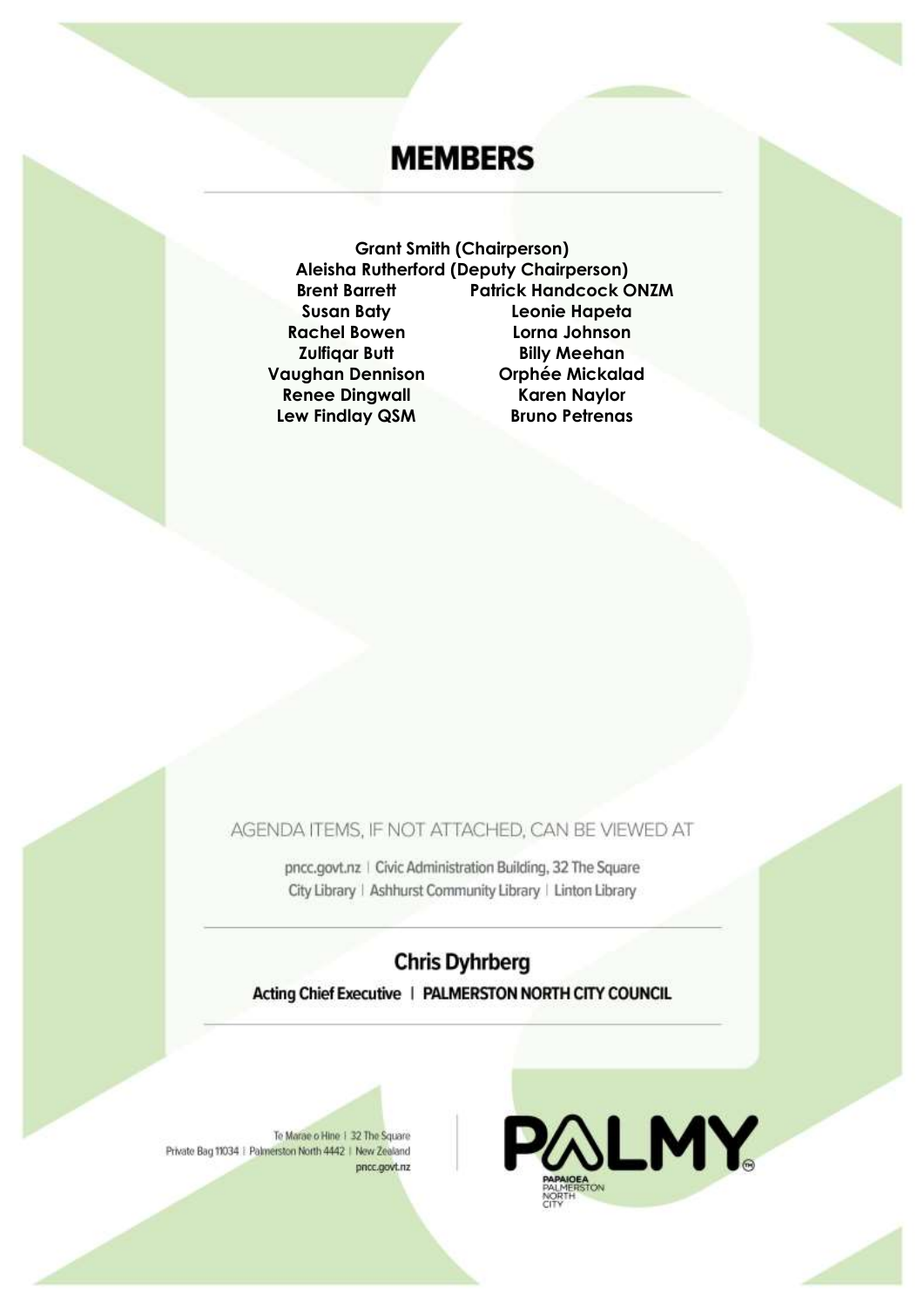

# **COMMITTEE OF COUNCIL MEETING**

# **Hearing of Submissions Annual Budget 2022/23**

Tuesday 10 May 2022 at 9.00am, 3.30pm and 7.00pm Thursday 12 May 2022 at 9.00am, 3.30pm and 7.00pm Friday 13 May 2022 at 3.30pm

#### **Notes:**

- 1. Submissions have previously been circulated to Elected Members.
- 2. Copies of all submissions are available for public perusal at pncc.govt.nz [\(https://www.pncc.govt.nz/Participate-Palmy/Have-your-say/Draft-Annual-](https://www.pncc.govt.nz/Participate-Palmy/Have-your-say/Draft-Annual-Budget-2022-23)[Budget-2022-23\)](https://www.pncc.govt.nz/Participate-Palmy/Have-your-say/Draft-Annual-Budget-2022-23), at the Customer Service Centre, the City Library, and at the hearings.
- 3. Tea and coffee will be available in the Linkspan prior to and during the hearings.

# **ORDER OF BUSINESS**

**1. Apologies**

#### **2. Notification of Additional Items**

Pursuant to Sections 46A(7) and 46A(7A) of the Local Government Official Information and Meetings Act 1987, to receive the Chairperson's explanation that specified item(s), which do not appear on the Agenda of this meeting and/or the meeting to be held with the public excluded, will be discussed.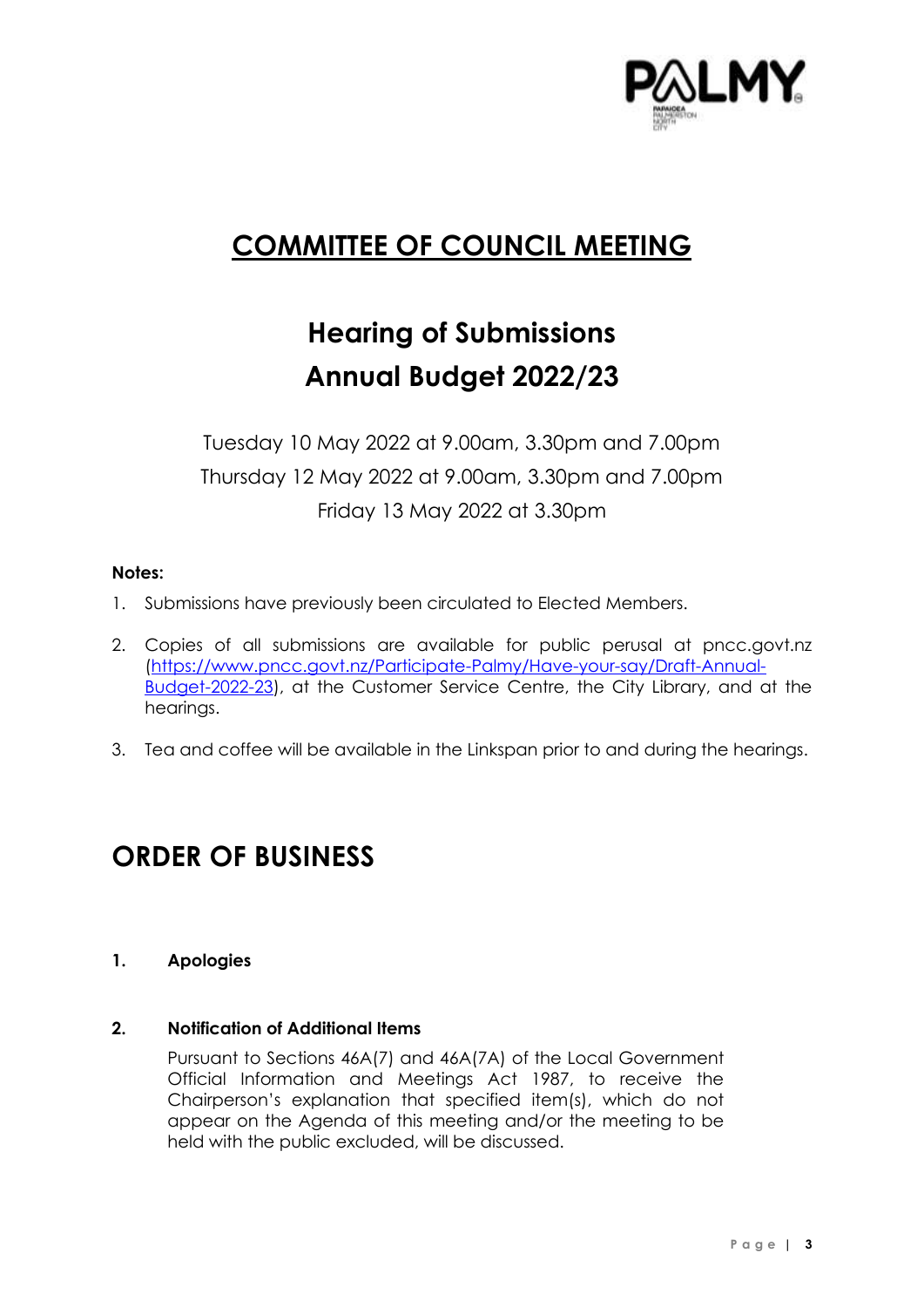Any additions in accordance with Section 46A(7) must be approved by resolution with an explanation as to why they cannot be delayed until a future meeting.

Any additions in accordance with Section 46A(7A) may be received or referred to a subsequent meeting for further discussion. No resolution, decision or recommendation can be made in respect of a minor item.

#### **3. Declarations of Interest (if any)**

Members are reminded of their duty to give a general notice of any interest of items to be considered on this agenda and the need to declare these interests.

#### **4. Confirmation of Minutes Page [7](#page-6-0)**

"That the minutes of the Committee of Council meeting of 23 June 2021 Part I Public be confirmed as a true and correct record."

#### **5. Confirmation of Minutes Page [11](#page-10-0)**

"That the minutes of the extraordinary Committee of Council meeting of 2 March 2022 Part I Public be confirmed as a true and correct record."

#### **6. Appointment of Chairs for following sessions**

#### **7. Extension of meeting time**

#### **8. Hearing of Submissions Page 23**

Submissions have been circulated under separate cover.

#### **9. Exclusion of Public**

To be moved:

"That the public be excluded from the following parts of the proceedings of this meeting listed in the table below.

The general subject of each matter to be considered while the public is excluded, the reason for passing this resolution in relation to each

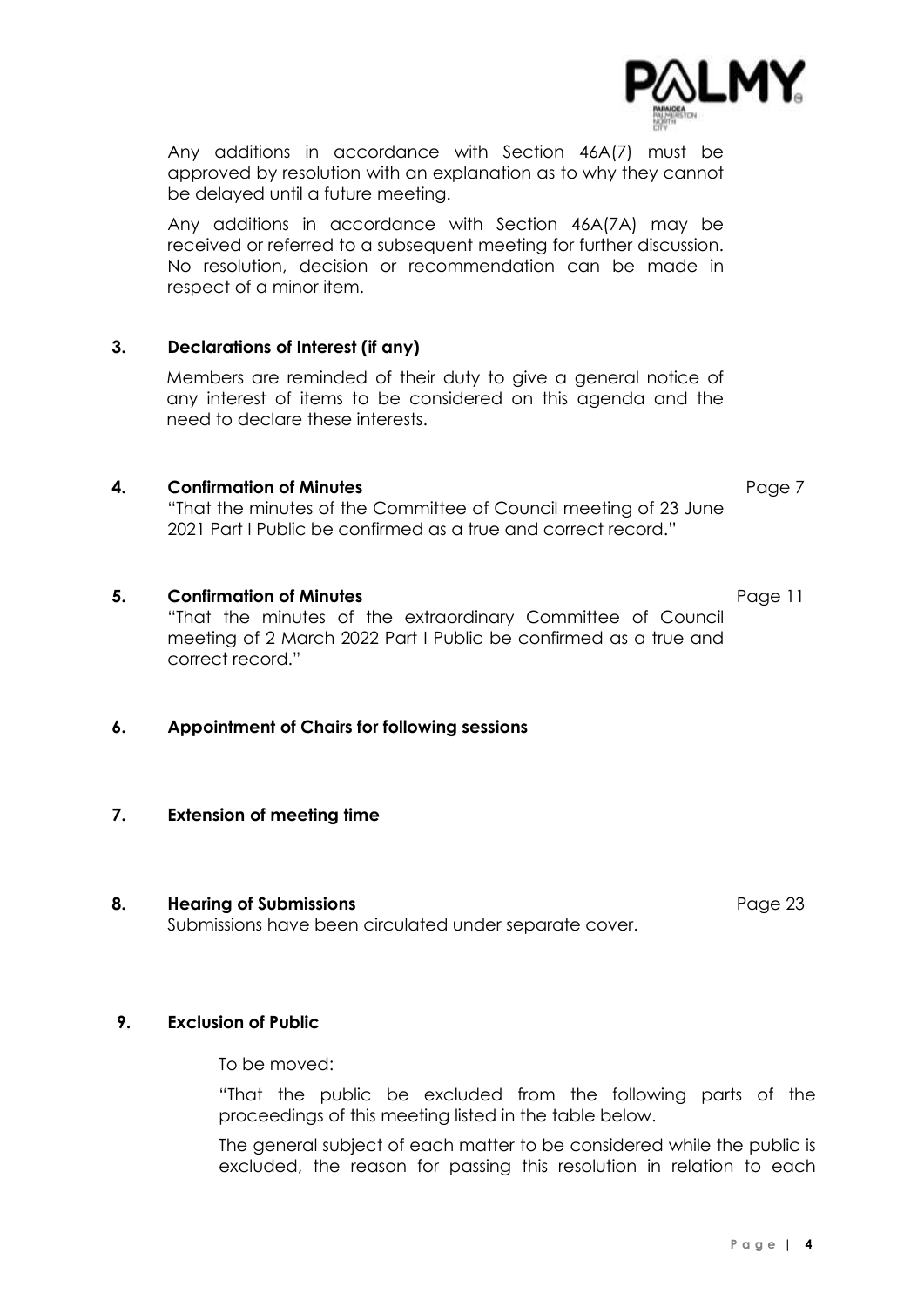

matter, and the specific grounds under Section 48(1) of the Local Government Official Information and Meetings Act 1987 for the passing of this resolution are as follows:

| <b>General subject of each</b><br>matter to be considered |  | <b>Reason for passing</b><br>this resolution in<br>relation to each<br>matter | Ground(s) under<br>Section 48(1) for<br>passing this resolution |
|-----------------------------------------------------------|--|-------------------------------------------------------------------------------|-----------------------------------------------------------------|
|                                                           |  |                                                                               |                                                                 |

This resolution is made in reliance on Section 48(1)(a) of the Local Government Official Information and Meetings Act 1987 and the particular interest or interests protected by Section 6 or Section 7 of that Act which would be prejudiced by the holding of the whole or the relevant part of the proceedings of the meeting in public as stated in the above table.

Also that the persons listed below be permitted to remain after the public has been excluded for the reasons stated.

*[Add Third Parties],* because of their knowledge and ability to assist the meeting in speaking to their report/s [or other matters as specified] and answering questions, noting that such person/s will be present at the meeting only for the items that relate to their respective report/s [or matters as specified].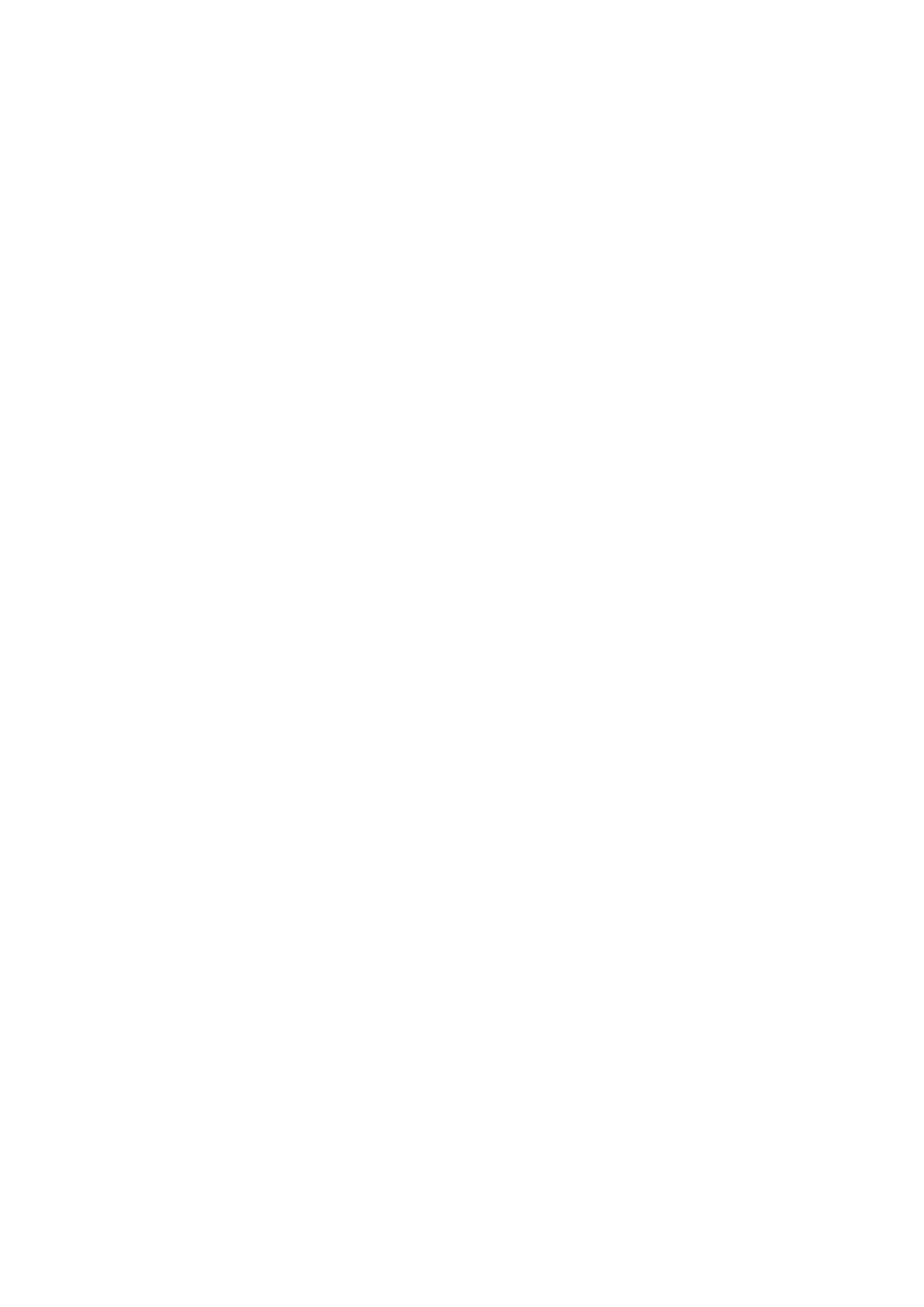

## **PALMERSTON NORTH CITY COUNCIL**

### <span id="page-6-0"></span>**Minutes of the Committee of Council Meeting Part I Public, held in the Council Chamber, First Floor, Civic Administration Building, 32 The Square, Palmerston North on 23 June 2021, commencing at 1.03pm**

**Members Present:** Grant Smith (The Mayor) (in the Chair) and Councillors Brent Barrett, Susan Baty, Rachel Bowen, Zulfiqar Butt, Vaughan Dennison, Renee Dingwall, Lew Findlay QSM, Patrick Handcock ONZM, Leonie Hapeta, Lorna Johnson, Billy Meehan, Karen Naylor, Bruno Petrenas and Aleisha Rutherford.

**Apologies:** Councillor Orphée Mickalad (absent on Council business).

Councillor Orphée Mickalad entered the meeting at 1.47pm during consideration of clause 35. He was not present for clauses 32 to 34 inclusive.

#### **32-21 Apologies**

Moved Grant Smith, seconded Aleisha Rutherford.

#### The **COMMITTEE RESOLVED**

#### 1. That the Committee receive the apologies.

Clause 32-21 above was carried 15 votes to 0, the voting being as follows:

#### **For:**

The Mayor (Grant Smith) and Councillors Brent Barrett, Susan Baty, Rachel Bowen, Zulfiqar Butt, Vaughan Dennison, Renee Dingwall, Lew Findlay QSM, Patrick Handcock ONZM, Leonie Hapeta, Lorna Johnson, Billy Meehan, Karen Naylor, Bruno Petrenas and Aleisha Rutherford.

#### **33-21 Confirmation of Minutes**

Moved Grant Smith, seconded Aleisha Rutherford.

#### The **COMMITTEE RESOLVED**

1. That the minutes of the Committee of Council meeting of 9 June 2021 Part I Public be confirmed as a true and correct record, as amended.

Clause 33-21 above was carried 15 votes to 0, the voting being as follows:

#### **For:**

The Mayor (Grant Smith) and Councillors Brent Barrett, Susan Baty, Rachel Bowen, Zulfiqar Butt, Vaughan Dennison, Renee Dingwall, Lew Findlay QSM, Patrick Handcock ONZM, Leonie Hapeta, Lorna Johnson, Billy Meehan, Karen Naylor, Bruno Petrenas and Aleisha Rutherford.

#### **34-21 Adoption of Council strategic direction**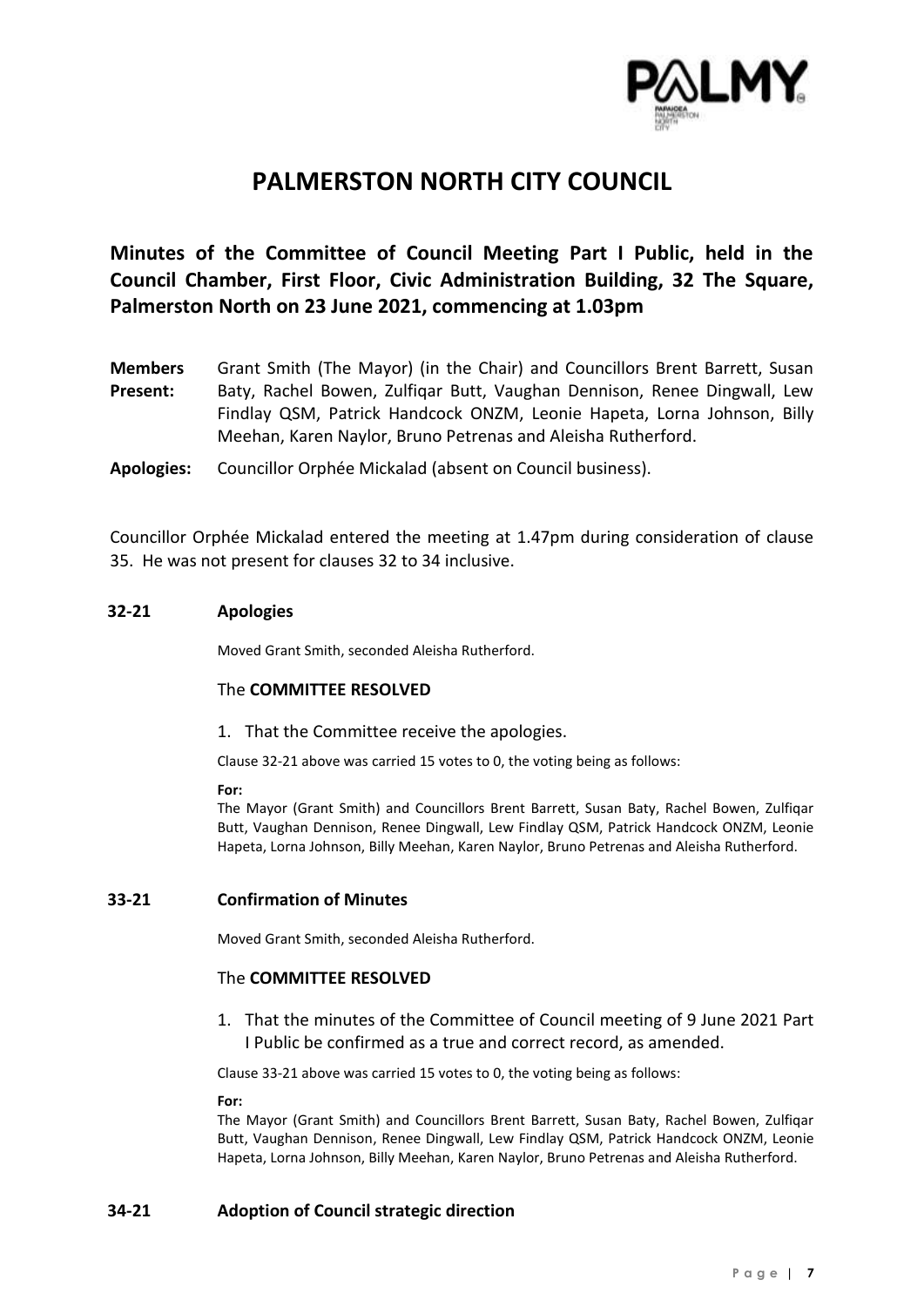

Memorandum, presented by David Murphy, Chief Planning Officer and Julie Macdonald, Strategy and Policy Manager.

Moved Grant Smith, seconded Aleisha Rutherford.

#### The **COMMITTEE RECOMMENDS**

1. That the strategies and plans listed below and attached to the memorandum titled 'Adoption of Council strategic direction', presented to the Committee of Council on 23 June 2021, are adopted as the strategic direction underpinning the 2021-31 10-Year plan:

Te rautaki tāone auaha, tāone tiputipu – Innovative and growing city strategy

Te whakatipu tāone – City growth plan

Te whakawhanake ōhanga – Economic development plan

Ngā aranukunuku – Transport plan

Te tāone whakaihiihi, tapatapahi ana – Creative and liveable city strategy

Te hapori hohe – Active communities plan

Te toi me te taonga tuku iho – Arts and heritage plan

Te ahuahu tāone – City shaping plan

Te rautaki hapori tūhonohono – Connected communities strategy

Te hapori tūhonohono – Connected communities plan

Te hapori haumaru – Safe communities plan

He rautaki tāone tautaiao – Eco city strategy

Te āhuarangi hurihuri – Climate change plan

Te taiao toitū – Environmental sustainability plan

Te Awa o Manawatū – Manawatū River plan

Te whakaaraara rawa – Resource recovery plan

Ngā wai – Waters plan

Te mana urungi papai tonu me te kirirarautanga hohe – Governance and active citizenship plan

2. That the City Spatial Plan, attached to the memorandum titled 'Adoption of Council strategic direction', presented to the Committee of Council on 23 June 2021, is adopted.

#### The **COMMITTEE RESOLVED**

3. That the strategies and plans attached to the memorandum titled 'Adoption of Council strategic direction', presented to the Committee of Council on 23 June 2021, replace the strategic framework adopted by Council on 11 June 2018.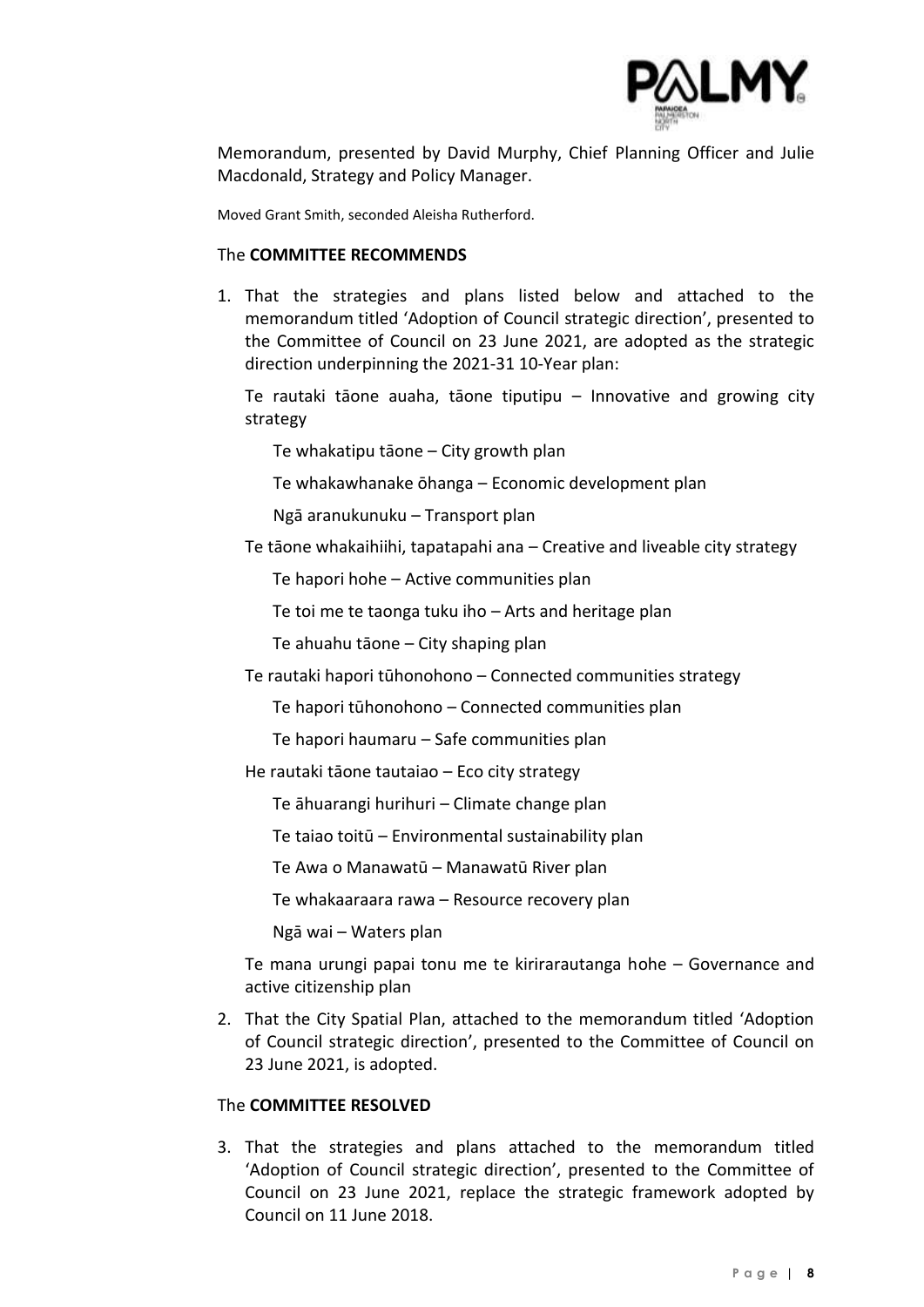

4. That the executive summaries of the Asset Management Plans, listed below and attached to the memorandum titled 'Adoption of Council strategic direction', presented to the Committee of Council on 23 June 2021', are received:

AMP Parks and reserves

AMP Property

AMP Resource recovery

AMP Stormwater

AMP Transport

AMP Wastewater

AMP Water

5. That any minor amendments are able to be made to the attached documents prior to publication with the agreement of the Mayor and Deputy Mayor.

Clause 34-21 above was carried 15 votes to 0, the voting being as follows:

**For:**

The Mayor (Grant Smith) and Councillors Brent Barrett, Susan Baty, Rachel Bowen, Zulfiqar Butt, Vaughan Dennison, Renee Dingwall, Lew Findlay QSM, Patrick Handcock ONZM, Leonie Hapeta, Lorna Johnson, Billy Meehan, Karen Naylor, Bruno Petrenas and Aleisha Rutherford.

#### **35-21 Approving the 2021-31 10-Year Plan (Long-term Plan) for Audit**

Memorandum, presented by David Murphy, Chief Planning Officer and Stuart McKinnon, Chief Financial Officer.

Councillor Orphée Mickalad entered the meeting at 1.47pm.

Moved Grant Smith, seconded Aleisha Rutherford.

#### The **COMMITTEE RECOMMENDS**

- 1. That the 2021 Revenue and Financing Policy, as shown in the draft of the 10-Year Plan (Long-term Plan) (separately attached as Appendix 2), be adopted.
- 2. That the 2021 Development Contributions Policy (separately attached as Appendix 3) be adopted, as amended.
- 3. That the 2021 Significance and Engagement Policy (separately attached as Appendix 4) be adopted.

#### The **COMMITTEE RESOLVED**

4. That any minor amendments are able to be made to the attached documents prior to publication with the agreement of the Mayor and Deputy Mayor.

Clause 35-21 above was carried 16 votes to 0, the voting being as follows: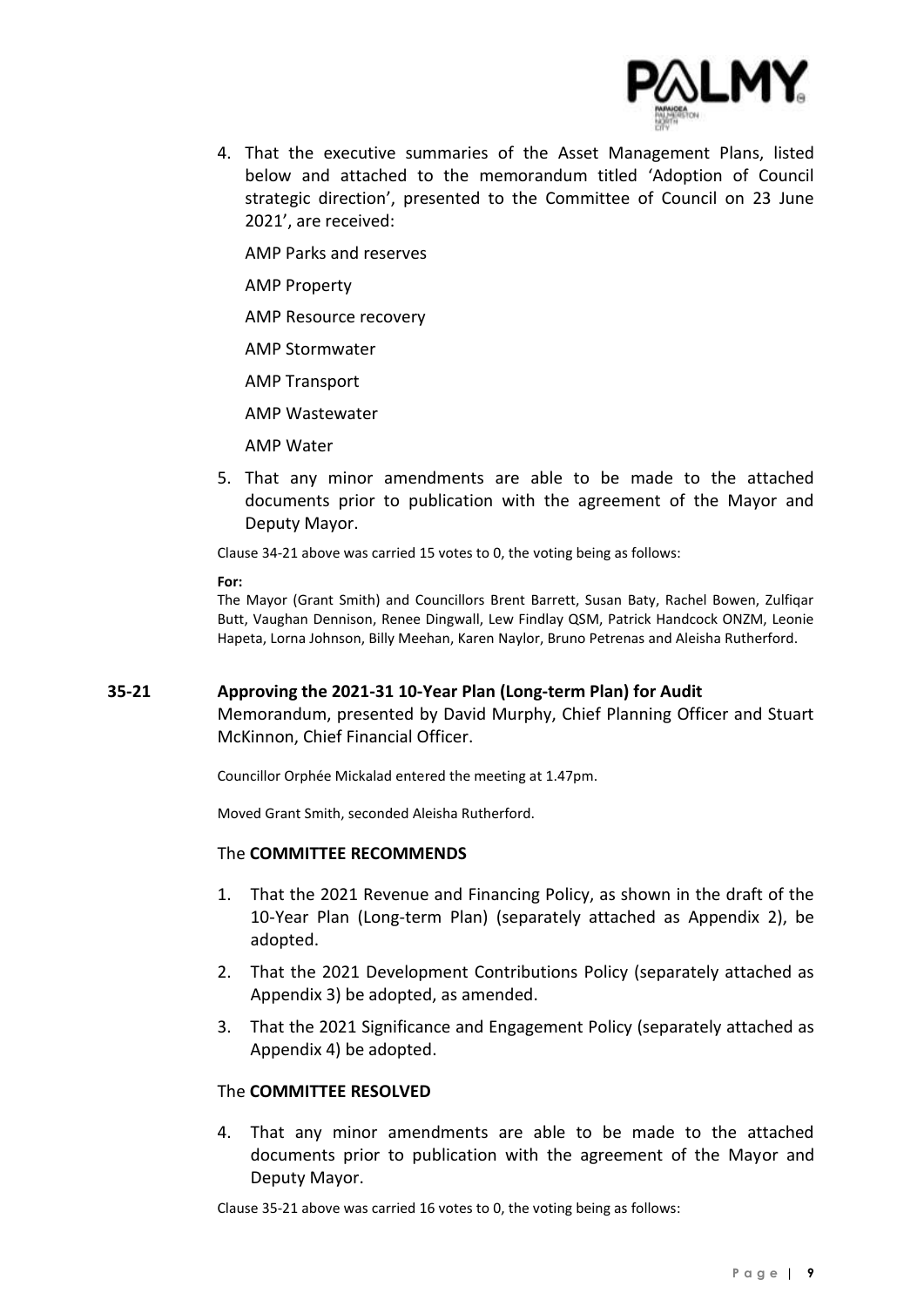

#### **For:**

The Mayor (Grant Smith) and Councillors Brent Barrett, Susan Baty, Rachel Bowen, Zulfiqar Butt, Vaughan Dennison, Renee Dingwall, Lew Findlay QSM, Patrick Handcock ONZM, Leonie Hapeta, Lorna Johnson, Billy Meehan, Orphée Mickalad, Karen Naylor, Bruno Petrenas and Aleisha Rutherford.

Moved Grant Smith, seconded Aleisha Rutherford.

5. That the 2021-31 10-Year Plan (Long-term Plan) (separately attached as Appendix 1) be referred to Audit New Zealand and presented to Council on 7 July 2021 for approval.

Clause 35-21 above was carried 15 votes to 1, the voting being as follows:

#### **For:**

The Mayor (Grant Smith) and Councillors Brent Barrett, Susan Baty, Rachel Bowen, Zulfiqar Butt, Vaughan Dennison, Renee Dingwall, Lew Findlay QSM, Patrick Handcock ONZM, Leonie Hapeta, Lorna Johnson, Billy Meehan, Orphée Mickalad, Bruno Petrenas and Aleisha Rutherford.

#### **Against:**

Councillor Karen Naylor.

The meeting finished at 1.59pm

Confirmed

**Chairperson**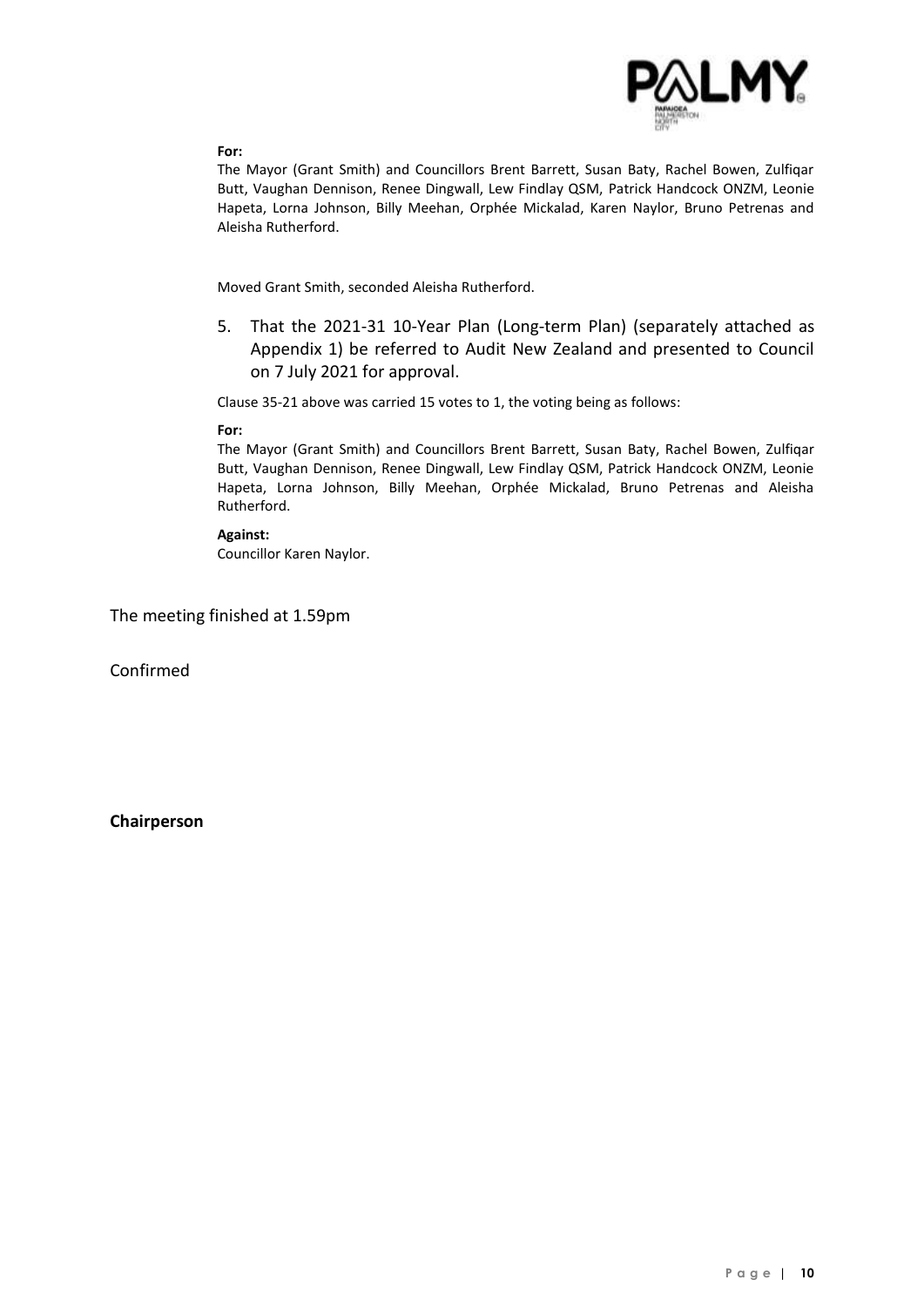

# <span id="page-10-0"></span>**PALMERSTON NORTH CITY COUNCIL**

### **Minutes of the Extraordinary Committee of Council Meeting Part I Public, held in the Council Chamber, First Floor, Civic Administration Building, 32 The Square, Palmerston North on 02 March 2022, commencing at 1.03pm.**

**Members Present:** The Mayor (Grant Smith) (in the Chair) and Councillors Brent Barrett, Susan Baty, Rachel Bowen, Zulfiqar Butt, Vaughan Dennison, Renee Dingwall, Lew Findlay QSM, Patrick Handcock ONZM, Leonie Hapeta, Lorna Johnson, Billy Meehan, Orphée Mickalad, Karen Naylor, Bruno Petrenas and Aleisha Rutherford.

Councillor Brent Barrett left the meeting at 10.30am at the conclusion of clause 1.4. He entered the meeting again when the meeting resumed at 11.46am. He was not present for clauses 1.5 to 1.7 inclusive.

Councillor Bruno Petrenas left the meeting at 12.34pm during consideration of clause 1.8. He entered the meeting again at 12.39pm during consideration of clause 1.9. He was not present for clause 1.8.

Councillor Aleisha Rutherford left the meeting at 3.35pm during consideration of clause 2.1. She entered the meeting again at 3.45pm at the conclusion of clause 2.1. She left the meeting again at 4.06pm during consideration of clause 3. She was not present for clauses 2.1 and 3.

Councillor Leonie Hapeta left the meeting at 4.06pm during consideration of clause 3. She was not present for clause 3.

Councillor Billy Meehan was not present when the meeting resumed at 4.20pm. He was not present for clause 3.

Councillor Lew Findlay left the meeting at 4.34pm during consideration of clause 3. He was not present for clause 3.

#### **1-22 Annual Budget (Plan) 2022/23 - Adopting Supporting Information and the Consultation Document**

Memorandum, presented by Cameron McKay, Acting Chief Financial Officer and Steve Paterson, Strategy Manager - Finance.

#### *Schedules A and B: Carry Forwards and Deferrals of Capital Programmes*

Moved Vaughan Dennison, seconded Grant Smith.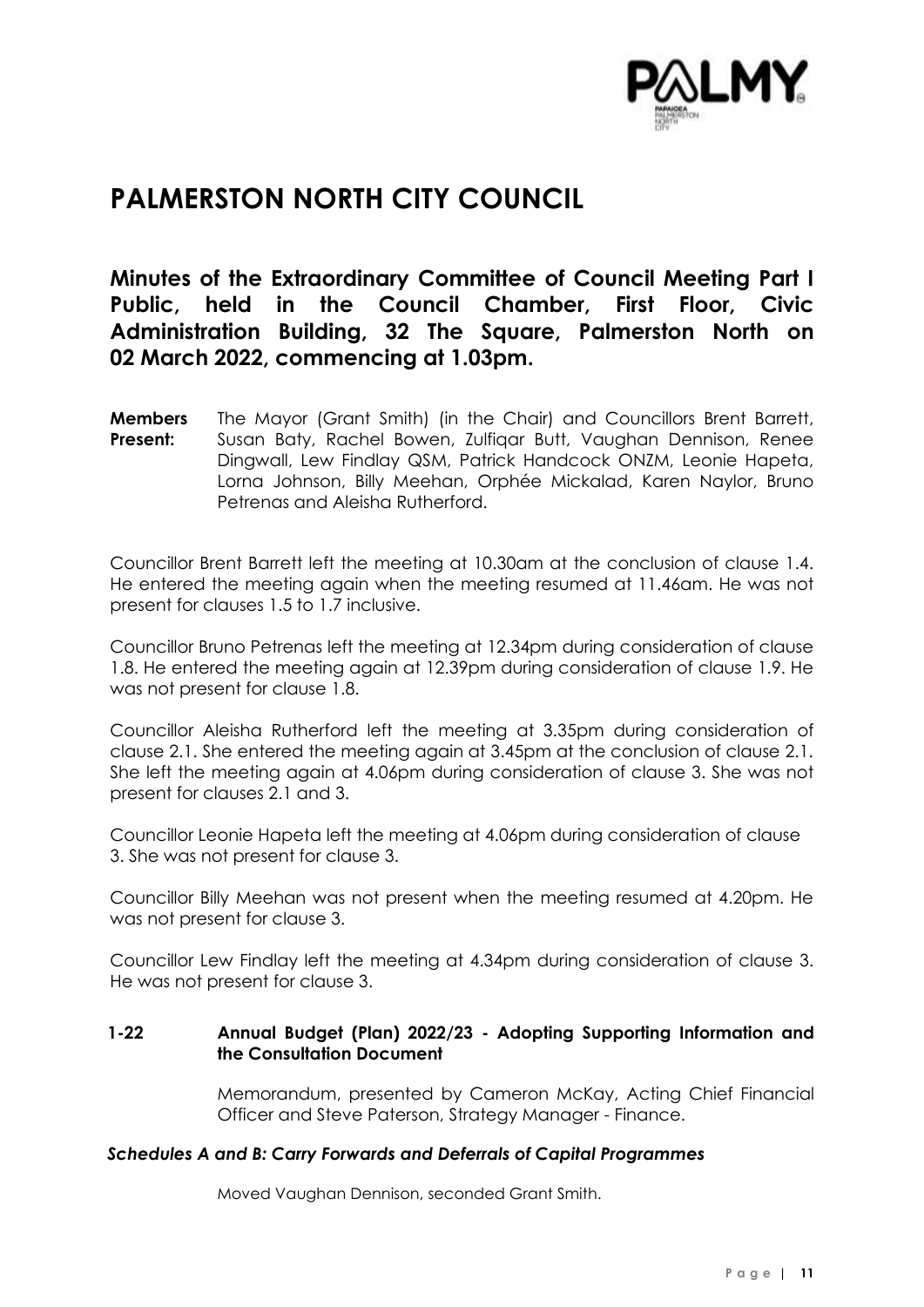

#### The **COMMITTEE RECOMMENDS**

- 1. That the Chief Executive incorporate the assumptions regarding carry forwards of capital programmes from the 2021/22 year as detailed in Schedule A in the draft of the 2022/23 Annual Budget.
- 2. That the Chief Executive incorporate the deferrals of capital programmes from 2022/23 to later years as detailed in Schedule B.

Clauses 1.1-22 and 1.2-22 above were carried 15 votes to 1, the voting being as follows:

#### **For:**

The Mayor (Grant Smith) and Councillors Brent Barrett, Susan Baty, Rachel Bowen, Vaughan Dennison, Renee Dingwall, Lew Findlay QSM, Patrick Handcock ONZM, Leonie Hapeta, Lorna Johnson, Billy Meehan, Orphée Mickalad, Karen Naylor, Bruno Petrenas and Aleisha Rutherford.

#### **Against:**

Councillor Zulfiqar Butt.

The meeting adjourned at 3.03pm. The meeting resumed on 3 March 2022 at 10.07am.

#### *Schedule C: Variations to Operating Programmes*

Moved Susan Baty, seconded Patrick Handcock ONZM.

#### The **COMMITTEE RECOMMENDS**

3. That a budget of \$65,000 be allocated to programme 2129 to undertake a trial of a free rubbish bag a month to low income households.

Clause 1.3-22 above was carried 10 votes to 6, the voting being as follows:

#### **For:**

Councillors Susan Baty, Vaughan Dennison, Renee Dingwall, Lew Findlay QSM, Patrick Handcock ONZM, Leonie Hapeta, Orphée Mickalad, Karen Naylor, Bruno Petrenas and Aleisha Rutherford.

#### **Against:**

The Mayor (Grant Smith) and Councillors Brent Barrett, Rachel Bowen, Zulfiqar Butt, Lorna Johnson and Billy Meehan.

Moved Karen Naylor, seconded Grant Smith.

#### The **COMMITTEE RECOMMENDS**

- 4. That the following proposed new Operational programme is removed from the draft 22/23 Annual Budget, and is included in a list titled: "Considered but not included":
	- Programme 2136 City Marketing Campaigns \$150,000

Clause 1.4-22 above was carried 13 votes to 3, the voting being as follows: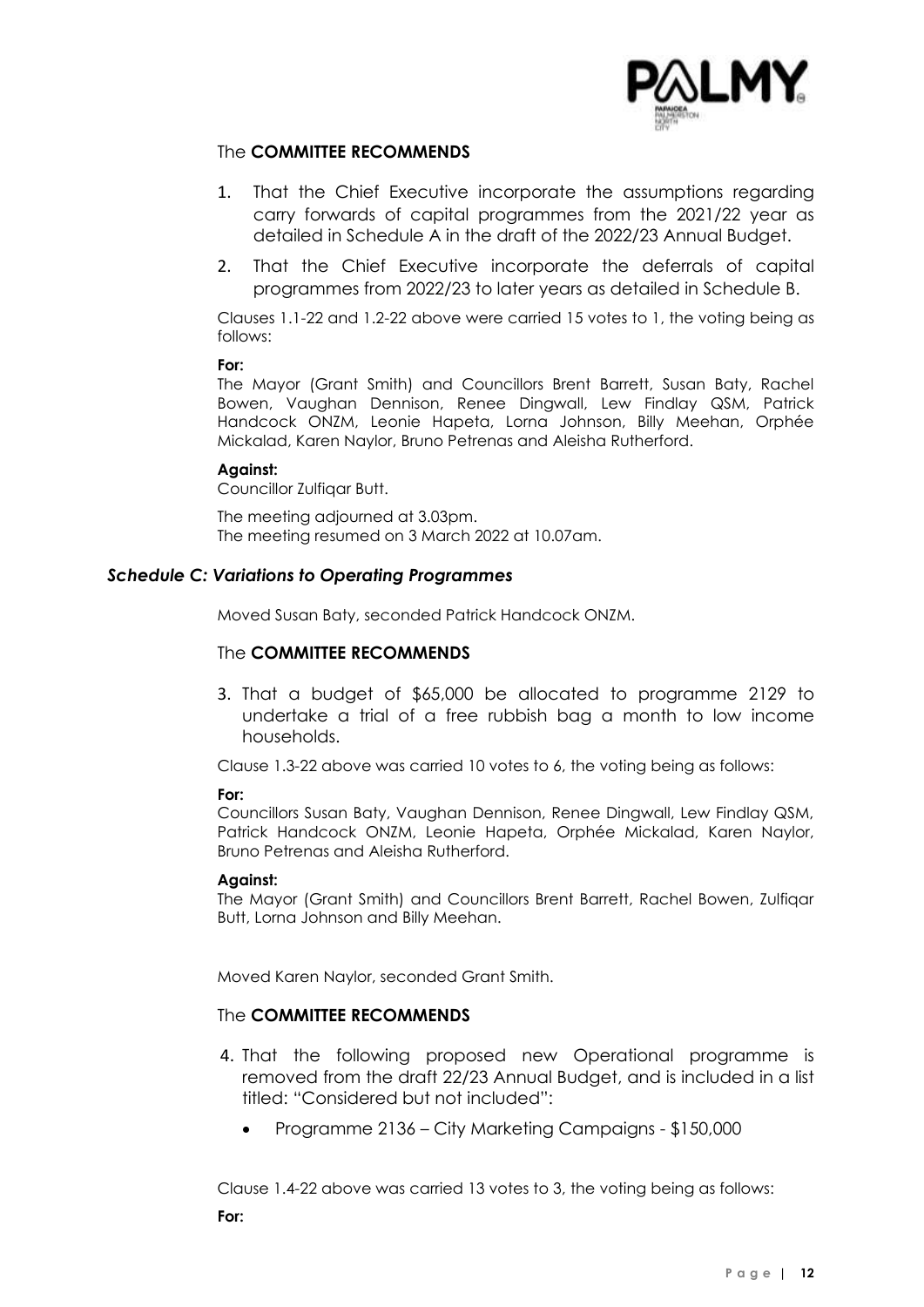

The Mayor (Grant Smith) and Councillors Brent Barrett, Susan Baty, Rachel Bowen, Zulfiqar Butt, Vaughan Dennison, Renee Dingwall, Lew Findlay QSM, Lorna Johnson, Billy Meehan, Orphée Mickalad, Karen Naylor and Bruno Petrenas.

#### **Against:**

Councillors Patrick Handcock ONZM, Leonie Hapeta and Aleisha Rutherford.

Councillor Brent Barrett left the meeting at 10.30am.

Moved Karen Naylor, seconded Leonie Hapeta.

#### The **COMMITTEE RECOMMENDS**

- 5. That the following proposed Operational programme is removed:
	- Programme 2135 \$21,000 LGNZ Conference

Clause 1.5-22 above was carried 15 votes to 0, the voting being as follows:

#### **For:**

The Mayor (Grant Smith) and Councillors Susan Baty, Rachel Bowen, Zulfiqar Butt, Vaughan Dennison, Renee Dingwall, Lew Findlay QSM, Patrick Handcock ONZM, Leonie Hapeta, Lorna Johnson, Billy Meehan, Orphée Mickalad, Karen Naylor, Bruno Petrenas and Aleisha Rutherford.

Moved Rachel Bowen, seconded Lorna Johnson.

#### The **COMMITTEE RECOMMENDS**

6. That an additional budget of \$100,000 is allocated to continue that COVID-19 Relief Fund for 2022/23.

Clause 1.6-22 above was carried 12 votes to 2, with 1 abstention, the voting being as follows:

#### **For:**

The Mayor (Grant Smith) and Councillors Susan Baty, Rachel Bowen, Zulfiqar Butt, Vaughan Dennison, Renee Dingwall, Lew Findlay QSM, Patrick Handcock ONZM, Lorna Johnson, Billy Meehan, Orphée Mickalad and Aleisha Rutherford.

#### **Against:**

Councillors Karen Naylor and Bruno Petrenas.

#### **Abstained:**

Councillor Leonie Hapeta.

Moved Grant Smith, seconded Leonie Hapeta.

#### The **COMMITTEE RECOMMENDS**

7. That the Chief Executive incorporate the variations to operating programmes as detailed in Schedule C in the draft 2022/23 Annual Budget, subject to the resolutions 3 to 6 above.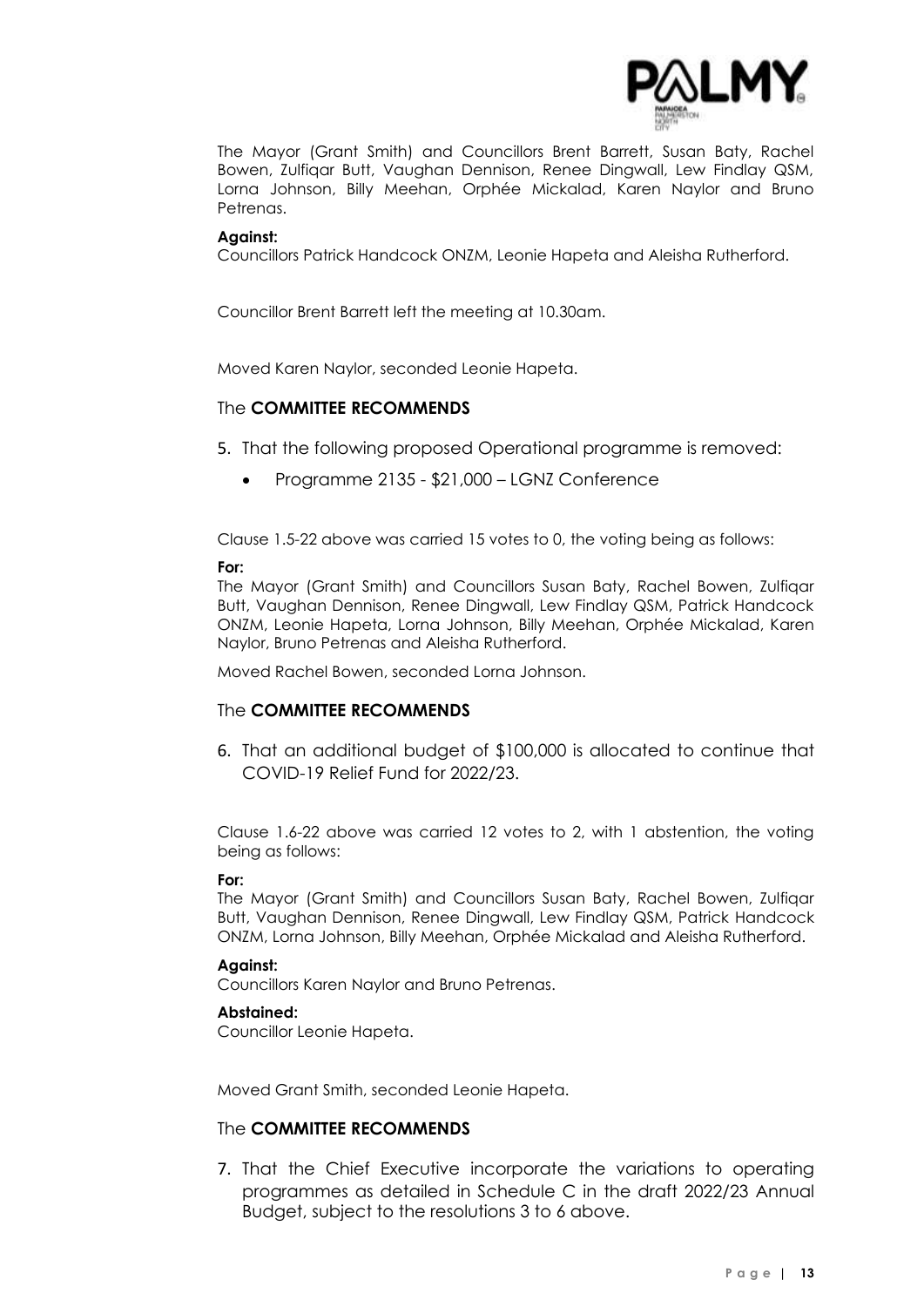

Clause 1.7-22 above was carried 14 votes to 1, the voting being as follows:

#### **For:**

The Mayor (Grant Smith) and Councillors Susan Baty, Rachel Bowen, Zulfiqar Butt, Vaughan Dennison, Renee Dingwall, Lew Findlay QSM, Patrick Handcock ONZM, Leonie Hapeta, Lorna Johnson, Billy Meehan, Orphée Mickalad, Bruno Petrenas and Aleisha Rutherford.

#### **Against:**

Councillor Karen Naylor.

Moved Karen Naylor, seconded Leonie Hapeta.

#### **Note:**

On a motion that the following proposed new Operational programme is removed from the draft 22/23 Annual Budget, and is included in a list titled: 'Considered but not included': Prog 2129 – Free rubbish bag per month to low income households - \$165k. The motion was lost 5 votes to 11, the voting being as follows:

#### **For:**

The Mayor (Grant Smith) and Councillors Leonie Hapeta, Billy Meehan, Karen Naylor and Bruno Petrenas.

#### **Against:**

Councillors Brent Barrett, Susan Baty, Rachel Bowen, Zulfiqar Butt, Vaughan Dennison, Renee Dingwall, Lew Findlay QSM, Patrick Handcock ONZM, Lorna Johnson, Orphée Mickalad and Aleisha Rutherford.

Moved Karen Naylor, seconded Grant Smith.

#### **Note:**

On a motion that the following proposed operational programme is removed: Prog 2133 – Health and Safety Improvement Programme - \$1,000k – That the proposed Health and Safety Improvement Programme is reviewed and that priority actions are delivered through existing capability, through reprioritising work. The motion was lost 7 votes to 8, with 1 abstention, the voting being as follows:

#### **For:**

The Mayor (Grant Smith) and Councillors Zulfiqar Butt, Lew Findlay QSM, Leonie Hapeta, Billy Meehan, Karen Naylor and Bruno Petrenas.

#### **Against:**

Councillors Brent Barrett, Susan Baty, Vaughan Dennison, Renee Dingwall, Patrick Handcock ONZM, Lorna Johnson, Orphée Mickalad and Aleisha Rutherford.

#### **Abstained:**

Councillor Rachel Bowen.

Moved Leonie Hapeta, seconded Patrick Handcock ONZM.

#### **Note:**

On a motion that programme 2133 – Health and Safety Improvement Programme - \$500k in year 2 and \$500k in year 3. The motion was lost 6 votes to 8, with 1 abstention, the voting being as follows: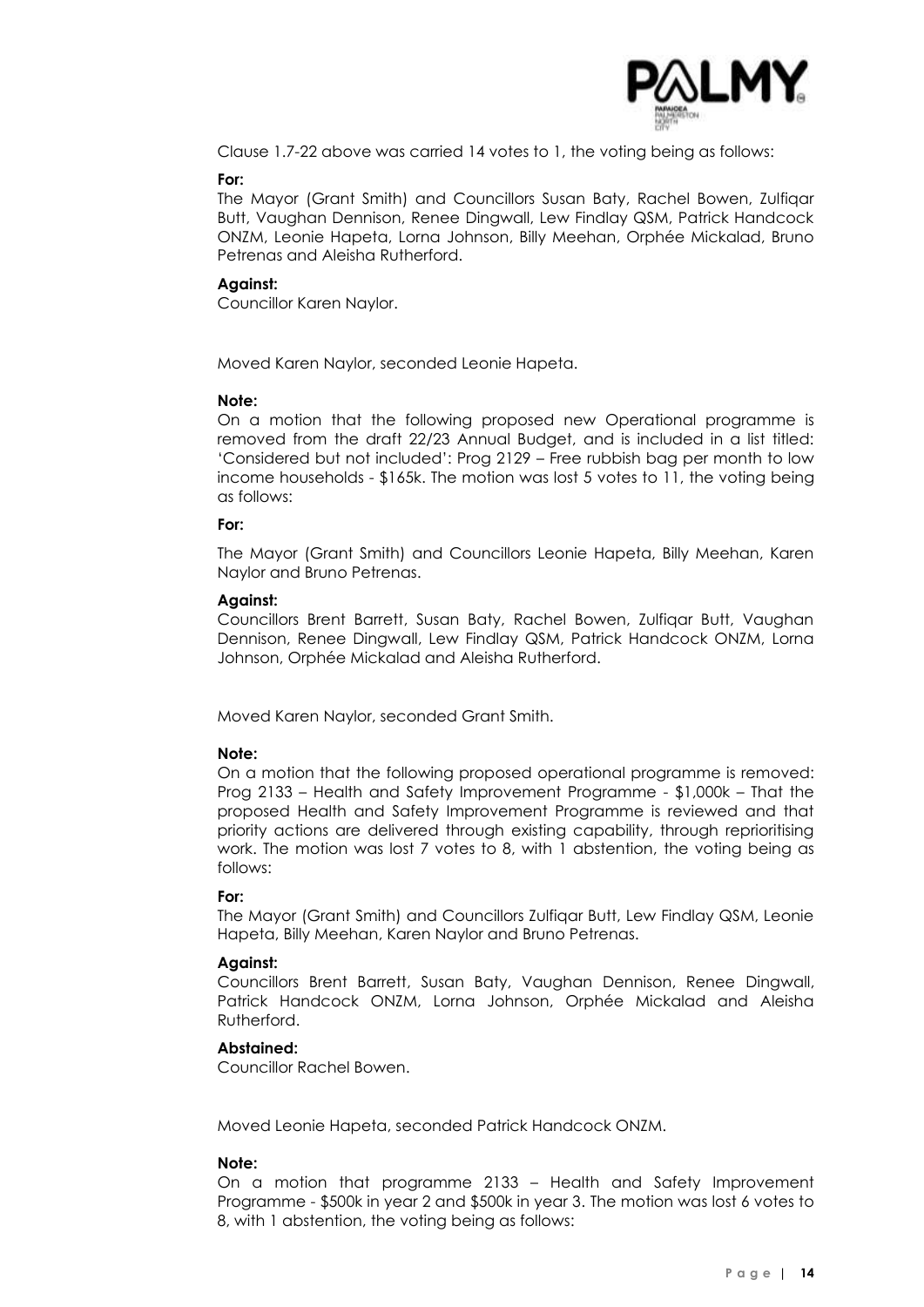

#### **For:**

The Mayor (Grant Smith) and Councillors Lew Findlay QSM, Leonie Hapeta, Billy Meehan, Karen Naylor and Bruno Petrenas.

#### **Against:**

Councillors Susan Baty, Zulfiqar Butt, Vaughan Dennison, Renee Dingwall, Patrick Handcock ONZM, Lorna Johnson, Orphée Mickalad and Aleisha Rutherford.

#### **Abstained:**

Councillor Rachel Bowen.

Moved Karen Naylor, seconded Bruno Petrenas.

#### **Note:**

On a motion that the following programme's funding is reduced: Prog 2139 - \$200k – (op) Additional budget to deliver residential and industrial growth planning – reduce to \$100k. The motion was lost 0 votes to 15, the voting being as follows:

#### **Against:**

The Mayor (Grant Smith) and Councillors Susan Baty, Rachel Bowen, Zulfiqar Butt, Vaughan Dennison, Renee Dingwall, Lew Findlay QSM, Patrick Handcock ONZM, Leonie Hapeta, Lorna Johnson, Billy Meehan, Orphée Mickalad, Karen Naylor, Bruno Petrenas and Aleisha Rutherford.

Moved Karen Naylor, seconded Leonie Hapeta.

#### **Note:**

On a motion that programme 1506 – Community Events be adjusted to \$544,000. The motion was lost 5 votes to 10, the voting being as follows:

#### **For:**

The Mayor (Grant Smith) and Councillors Vaughan Dennison, Leonie Hapeta, Karen Naylor and Bruno Petrenas.

#### **Against:**

Councillors Susan Baty, Rachel Bowen, Zulfiqar Butt, Renee Dingwall, Lew Findlay QSM, Patrick Handcock ONZM, Lorna Johnson, Billy Meehan, Orphée Mickalad and Aleisha Rutherford.

The meeting adjourned at 11.21am. The meeting resumed at 11.46am.

Councillor Brent Barrett was present when the meeting resumed.

#### *Schedule G: Operating Income and Expenses*

Moved Grant Smith, seconded Patrick Handcock ONZM.

#### The **COMMITTEE RECOMMENDS**

8. That the Chief Executive incorporate the changes to assumptions and operating income and expenses as summarised in Schedule G in the draft of the 2022/23 Annual Budget.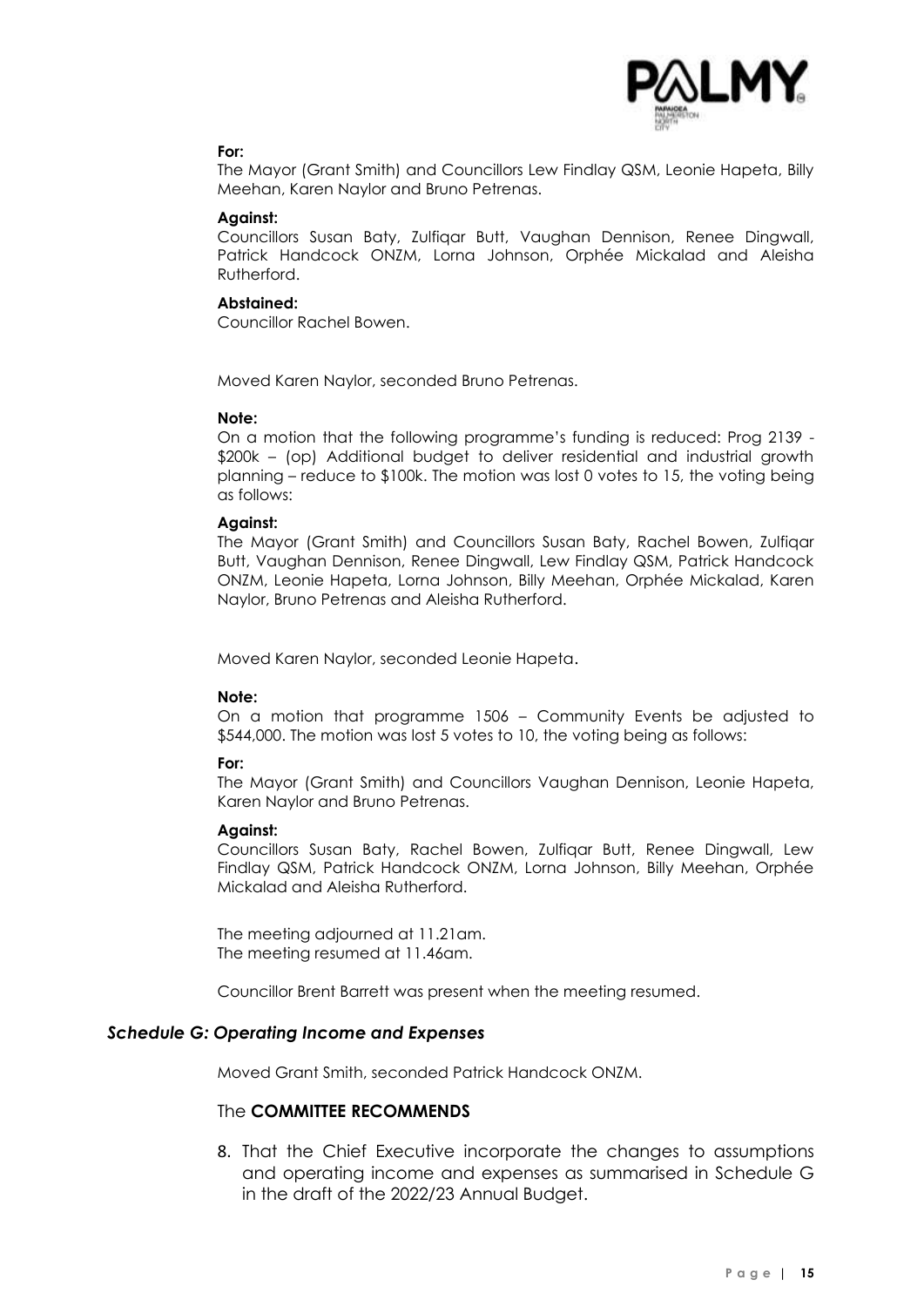

Councillor Bruno Petrenas left the meeting at 12.34pm.

Clause 1.8-22 above was carried 13 votes to 2, the voting being as follows:

#### **For:**

The Mayor (Grant Smith) and Councillors Brent Barrett, Susan Baty, Rachel Bowen, Zulfiqar Butt, Vaughan Dennison, Renee Dingwall, Lew Findlay QSM, Patrick Handcock ONZM, Leonie Hapeta, Lorna Johnson, Orphée Mickalad and Aleisha Rutherford.

#### **Against:**

Councillors Billy Meehan and Karen Naylor.

Moved Karen Naylor, seconded Grant Smith.

#### **Note:**

On a motion that the proposed additional budget for employee remuneration be reduced by \$2,000k to enable \$4,792k additional for the 22/23 year. That the application/prioritisation of the additional \$4,792k remuneration to be determined by the Chief Executive (note: this would enable a 9.2% increase to the employee remuneration budget, as compared to the 21/22 budget). The motion was lost 6 votes to 10, the voting being as follows:

#### **For:**

The Mayor (Grant Smith) and Councillors Vaughan Dennison, Leonie Hapeta, Billy Meehan, Karen Naylor and Bruno Petrenas.

#### **Against:**

Councillors Brent Barrett, Susan Baty, Rachel Bowen, Zulfiqar Butt, Renee Dingwall, Lew Findlay QSM, Patrick Handcock ONZM, Lorna Johnson, Orphée Mickalad and Aleisha Rutherford.

#### *Schedules D and E: Capital Renewal Programme and Capital New Programme*

Moved Susan Baty, seconded Brent Barrett.

#### The **COMMITTEE RECOMMENDS**

- 9. That the following proposed Capital New programme is added to the draft 22/23 Annual Budget:
	- \$300,000 for on-demand crossing Ferguson/Linton Street.

Councillor Bruno Petrenas entered the meeting again at 12.39pm.

Clause 1.9-22 above was carried 13 votes to 3, the voting being as follows:

#### **For:**

The Mayor (Grant Smith) and Councillors Brent Barrett, Susan Baty, Rachel Bowen, Zulfiqar Butt, Vaughan Dennison, Renee Dingwall, Lew Findlay QSM, Patrick Handcock ONZM, Lorna Johnson, Billy Meehan, Orphée Mickalad and Aleisha Rutherford.

#### **Against:**

Councillors Leonie Hapeta, Karen Naylor and Bruno Petrenas.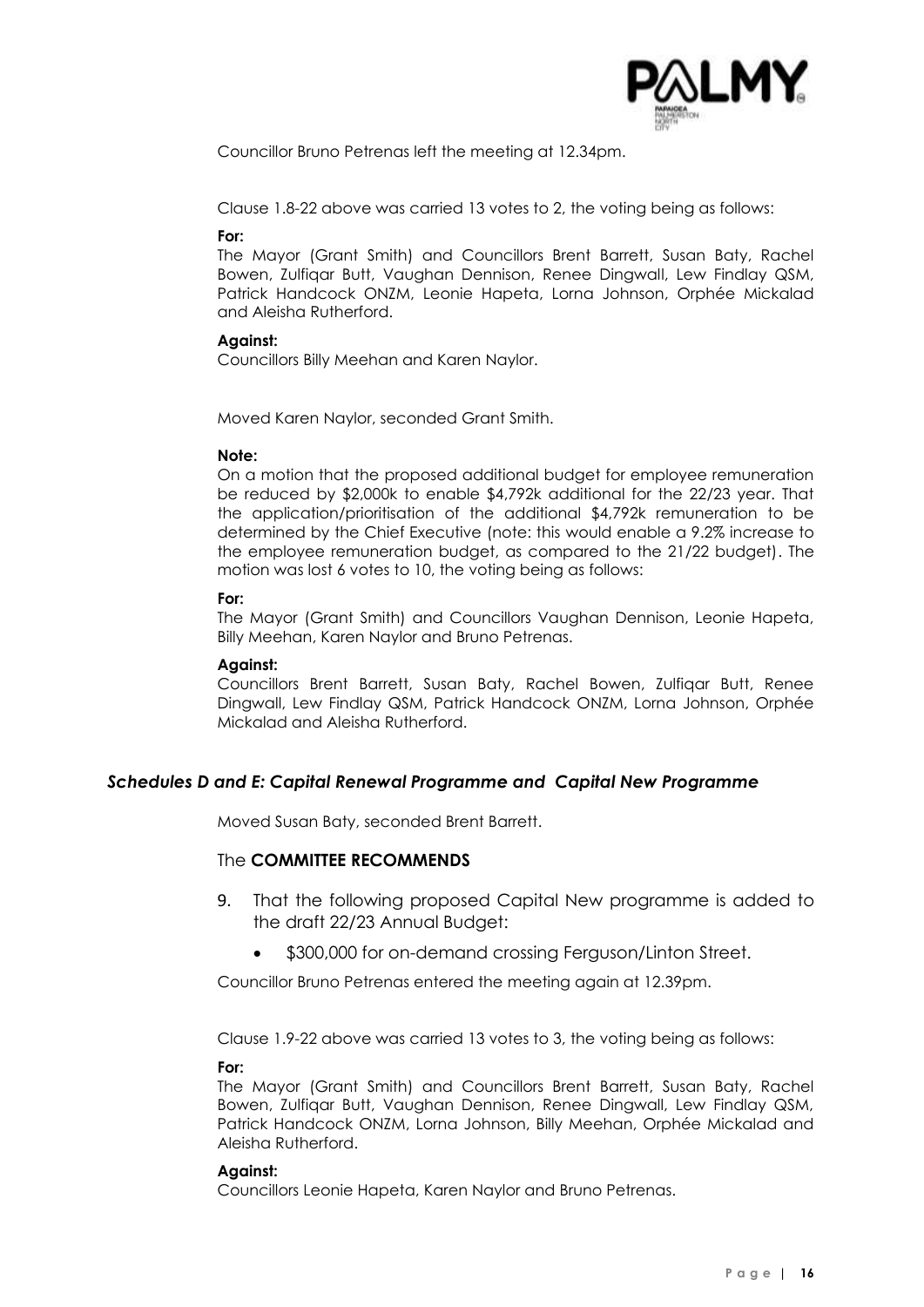

Moved Grant Smith, seconded Brent Barrett.

#### The **COMMITTEE RECOMMENDS**

- 10. That the Chief Executive incorporate the variations to capital renewal programmes as detailed in Schedule D in the draft of the 2022/23 Annual Budget.
- 11. That the Chief Executive incorporate the variations to capital new programmes as detailed in Schedule E in the draft of the 2022/23 Annual Budget, including resolution 9 above.

Clauses 1.10-22 and 1.11-22 above were carried 16 votes to 0, the voting being as follows:

#### **For:**

The Mayor (Grant Smith) and Councillors Brent Barrett, Susan Baty, Rachel Bowen, Zulfiqar Butt, Vaughan Dennison, Renee Dingwall, Lew Findlay QSM, Patrick Handcock ONZM, Leonie Hapeta, Lorna Johnson, Billy Meehan, Orphée Mickalad, Karen Naylor, Bruno Petrenas and Aleisha Rutherford.

Moved Leonie Hapeta, seconded Karen Naylor.

#### **Note:**

On a motion that the following proposed Capital New programme is removed from the draft 22/23 Annual Budget, and is included in a list titled: 'considered but not included': Prog 167 – James Line Improvements - \$1,443k. The motion was lost 5 votes to 11, the voting being as follows:

#### **For:**

The Mayor (Grant Smith) and Councillors Leonie Hapeta, Billy Meehan, Karen Naylor and Bruno Petrenas.

#### **Against:**

Councillors Brent Barrett, Susan Baty, Rachel Bowen, Zulfiqar Butt, Vaughan Dennison, Renee Dingwall, Lew Findlay QSM, Patrick Handcock ONZM, Lorna Johnson, Orphée Mickalad and Aleisha Rutherford.

Moved Karen Naylor, seconded Grant Smith.

#### **Note:**

On a motion that the following proposed Capital New Programme is removed from the draft 22/23 Annual Budget, and is included in a list titled 'considered by not included': Prog 1676 – additional funding to improve participation in council meetings - \$150k. The motion was lost 7 votes to 9, the voting being as follows:

#### **For:**

The Mayor (Grant Smith) and Councillors Rachel Bowen, Leonie Hapeta, Billy Meehan, Orphée Mickalad, Karen Naylor and Bruno Petrenas.

#### **Against:**

Councillors Brent Barrett, Susan Baty, Zulfiqar Butt, Vaughan Dennison, Renee Dingwall, Lew Findlay QSM, Patrick Handcock ONZM, Lorna Johnson and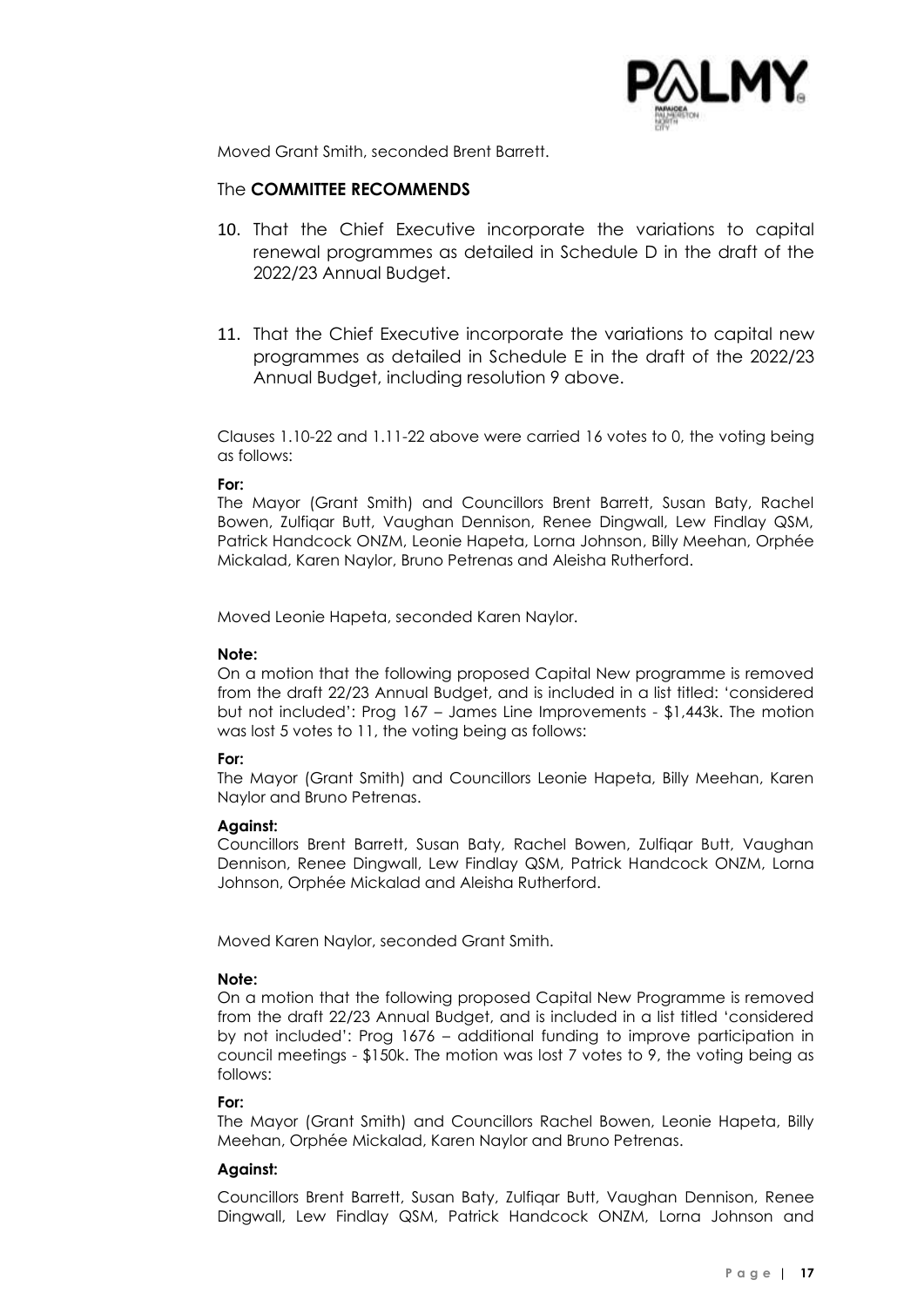

Aleisha Rutherford.

The meeting adjourned at 1.15pm. The meeting resumed at 2.18pm.

#### *Schedule F: Programmes with no proposed change*

Moved Karen Naylor, seconded Bruno Petrenas.

#### The **COMMITTEE RECOMMENDS**

- 12. That the following programme's funding is reduced:
	- Programme 86 \$103,000 (capital renewal) Furniture replacements – reduce to \$50,000.

Clause 1.12-22 above was carried 11 votes to 5, the voting being as follows:

#### **For:**

The Mayor (Grant Smith) and Councillors Rachel Bowen, Zulfiqar Butt, Vaughan Dennison, Lew Findlay QSM, Patrick Handcock ONZM, Leonie Hapeta, Billy Meehan, Orphée Mickalad, Karen Naylor and Bruno Petrenas.

#### **Against:**

Councillors Brent Barrett, Susan Baty, Renee Dingwall, Lorna Johnson and Aleisha Rutherford.

Moved Karen Naylor, seconded Bruno Petrenas.

#### The **COMMITTEE RECOMMENDS**

- 13. That the following programme's funding is reduced:
	- Programme 2047 \$154,000 (capital new) Furniture transformation – reduce to \$75,000.

Clause 1.13-22 above was carried 11 votes to 5, the voting being as follows:

#### **For:**

The Mayor (Grant Smith) and Councillors Rachel Bowen, Zulfiqar Butt, Vaughan Dennison, Lew Findlay QSM, Patrick Handcock ONZM, Leonie Hapeta, Billy Meehan, Orphée Mickalad, Karen Naylor and Bruno Petrenas.

#### **Against:**

Councillors Brent Barrett, Susan Baty, Renee Dingwall, Lorna Johnson and Aleisha Rutherford.

Moved Grant Smith, seconded Brent Barrett.

#### The **COMMITTEE RECOMMENDS**

14. That the Chief Executive incorporate the programmes with no proposed change to the budget shown in year 2 of the 10 year Plan as detailed in Schedule F in the draft of the 2022/23 Annual Budget, incorporating resolutions 12 and 13 above.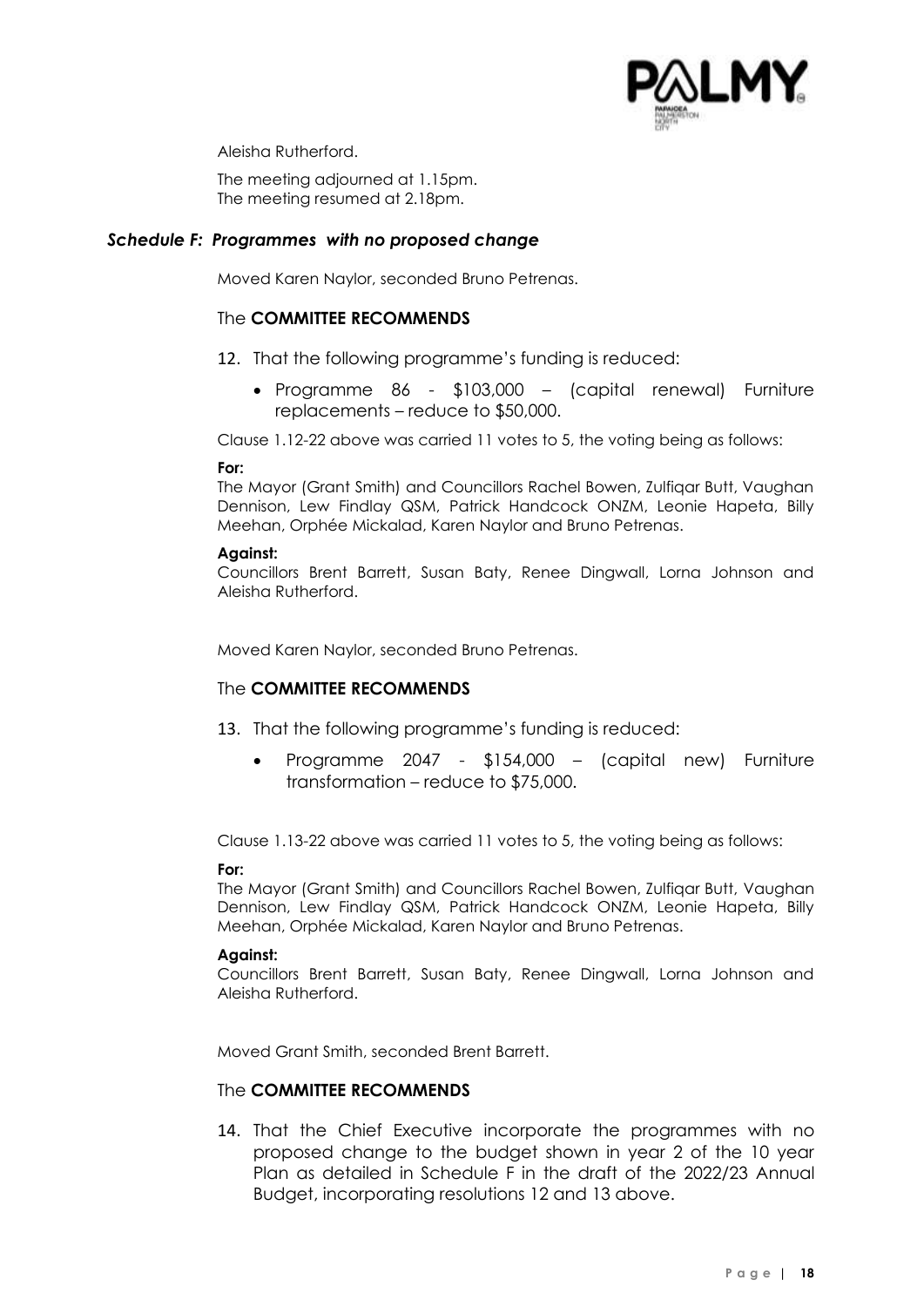

Clause 1.14-22 above was carried 16 votes to 0, the voting being as follows:

#### **For:**

The Mayor (Grant Smith) and Councillors Brent Barrett, Susan Baty, Rachel Bowen, Zulfiqar Butt, Vaughan Dennison, Renee Dingwall, Lew Findlay QSM, Patrick Handcock ONZM, Leonie Hapeta, Lorna Johnson, Billy Meehan, Orphée Mickalad, Karen Naylor, Bruno Petrenas and Aleisha Rutherford.

Moved Karen Naylor, seconded Bruno Petrenas.

#### **Note:**

On a motion that the following programme's funding is reduced: Prog 1826 - \$308k – (capital new) CAB Workplace Transformation – reduce to \$150k. The motion was lost 7 votes to 9, the voting being as follows:

#### **For:**

The Mayor (Grant Smith) and Councillors Vaughan Dennison, Leonie Hapeta, Billy Meehan, Orphée Mickalad, Karen Naylor and Bruno Petrenas.

#### **Against:**

Councillors Brent Barrett, Susan Baty, Rachel Bowen, Zulfiqar Butt, Renee Dingwall, Lew Findlay QSM, Patrick Handcock ONZM, Lorna Johnson and Aleisha Rutherford.

Moved Karen Naylor, seconded Bruno Petrenas.

#### **Note:**

On a motion that the following programme is deferred to FY 2023/24: Prog 2044 - \$197k (op) Kerbside Food waste – Investigations and Trial – defer to 23/24. The motion was lost 6 votes to 10, the voting being as follows:

#### **For:**

The Mayor (Grant Smith) and Councillors Vaughan Dennison, Lew Findlay QSM, Billy Meehan, Karen Naylor and Bruno Petrenas.

#### **Against:**

Councillors Brent Barrett, Susan Baty, Rachel Bowen, Zulfiqar Butt, Renee Dingwall, Patrick Handcock ONZM, Leonie Hapeta, Lorna Johnson, Orphée Mickalad and Aleisha Rutherford.

Moved Karen Naylor, seconded Bruno Petrenas.

#### **Note:**

On a motion that the following operational programme is reduced: Prog 1929 - \$256k – (op) – Workforce Transformation – reduce to \$125k. The motion was lost 7 votes to 9, the voting being as follows:

#### **For:**

The Mayor (Grant Smith) and Councillors Vaughan Dennison, Leonie Hapeta, Billy Meehan, Orphée Mickalad, Karen Naylor and Bruno Petrenas.

#### **Against:**

Councillors Brent Barrett, Susan Baty, Rachel Bowen, Zulfiqar Butt, Renee Dingwall, Lew Findlay QSM, Patrick Handcock ONZM, Lorna Johnson and Aleisha Rutherford.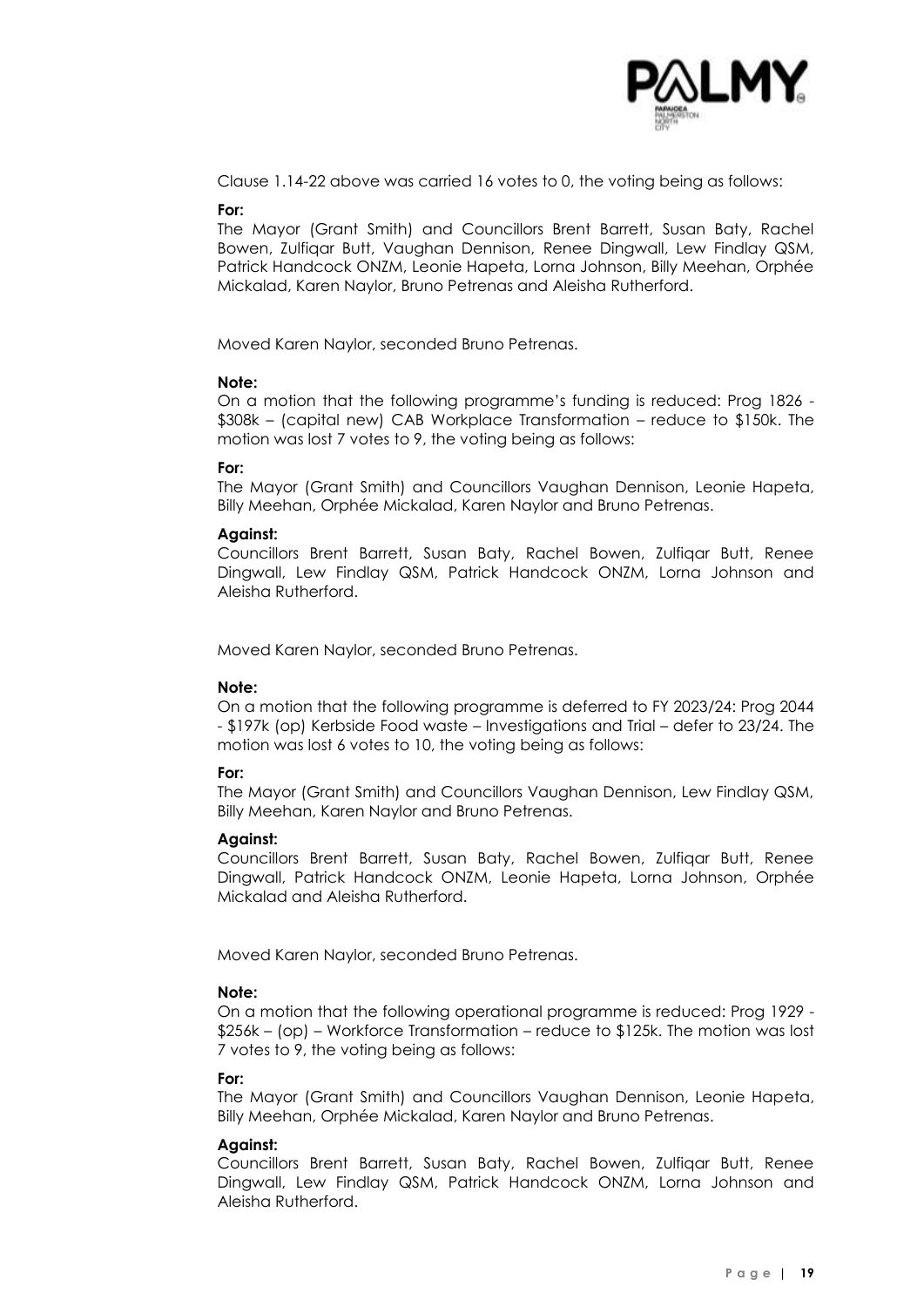

Moved Karen Naylor, seconded Bruno Petrenas.

#### **Note:**

On a motion that the following operational programme is removed: Prog 1936 - \$30k – (op) Funding for Section 17a review. The motion was lost 3 votes to 13, the voting being as follows:

#### **For:**

Councillors Billy Meehan, Karen Naylor and Bruno Petrenas.

#### **Against:**

The Mayor (Grant Smith) and Councillors Brent Barrett, Susan Baty, Rachel Bowen, Zulfiqar Butt, Vaughan Dennison, Renee Dingwall, Lew Findlay QSM, Patrick Handcock ONZM, Leonie Hapeta, Lorna Johnson, Orphée Mickalad and Aleisha Rutherford.

#### **2-22 Annual Budget (Plan) 2022/23 - Adopting Supporting Information and the Consultation Document**

Memorandum, presented by Cameron McKay, Acting Chief Financial Officer and Steve Paterson, Strategy Manager - Finance.

Councillor Aleisha Rutherford left the meeting at 3.35pm.

Moved Brent Barrett, seconded Susan Baty.

#### The **COMMITTEE RECOMMENDS**

1. That the uniform annual general charge be modelled at \$200, \$100 and \$0 and reported to Council on 16 March 2022.

Clause 2.1-22 above was carried 14 votes to 1, the voting being as follows:

#### **For:**

The Mayor (Grant Smith) and Councillors Brent Barrett, Susan Baty, Rachel Bowen, Zulfiqar Butt, Vaughan Dennison, Renee Dingwall, Lew Findlay QSM, Patrick Handcock ONZM, Lorna Johnson, Billy Meehan, Orphée Mickalad, Karen Naylor and Bruno Petrenas.

#### **Against:**

Councillor Leonie Hapeta.

Councillor Aleisha Rutherford entered the meeting again at 3.45pm.

Moved Vaughan Dennison, seconded Zulfiqar Butt.

#### The **COMMITTEE RECOMMENDS**

2. That the draft annual budget include an assumption the differentials for the general rate will be modified as outlined in Table 1 of the report and that the uniform annual general charge will be \$300.

Clause 2.2-22 above was carried 16 votes to 0, the voting being as follows:

**For:**

The Mayor (Grant Smith) and Councillors Brent Barrett, Susan Baty, Rachel Bowen, Zulfiqar Butt, Vaughan Dennison, Renee Dingwall, Lew Findlay QSM,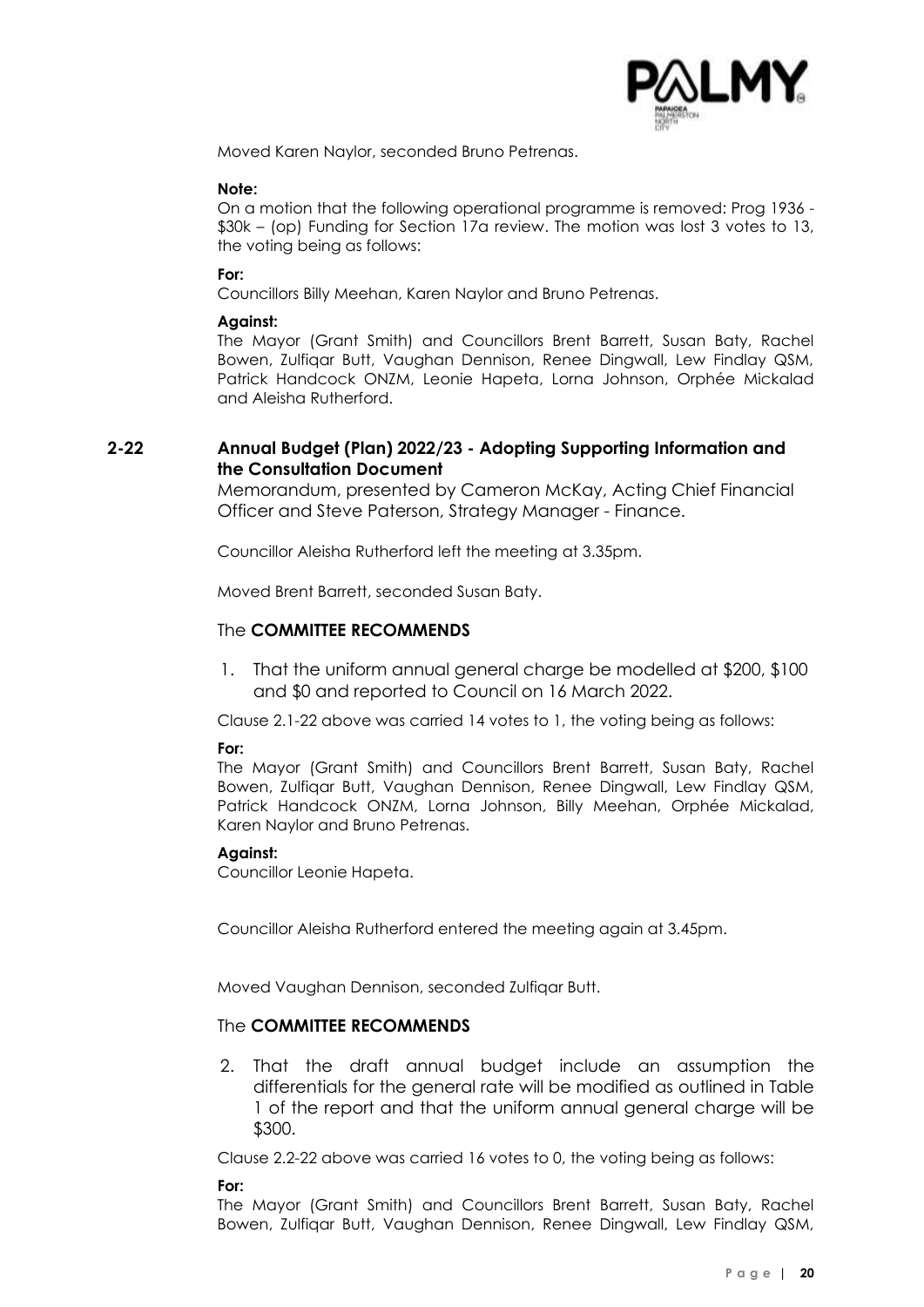

Patrick Handcock ONZM, Leonie Hapeta, Lorna Johnson, Billy Meehan, Orphée Mickalad, Karen Naylor, Bruno Petrenas and Aleisha Rutherford.

#### **3-22 Annual Budget (Plan) 2022/23 - Adopting Supporting Information and the Consultation Document**

Memorandum, presented by Cameron McKay, Acting Chief Financial Officer and Steve Paterson, Strategy Manager - Finance.

Councillor Aleisha Rutherford left the meeting again at 4.06pm. Councillor Leonie Hapeta left the meeting at 4.06pm.

The meeting adjourned at 4.07pm. The meeting resumed at 4.20pm.

Councillor Billy Meehan was not present when the meeting resumed.

Councillor Lew Findlay left the meeting at 4.34pm.

Moved Brent Barrett, seconded Patrick Handcock ONZM.

#### The **COMMITTEE RECOMMENDS**

1. That the Chief Executive incorporate the outcomes from recommendation 1 into the updated versions of the supporting information and consultation document to be presented for adoption at the Council meeting on 16 March 2022.

Clause 3-22 above was carried 9 votes to 3, the voting being as follows:

#### **For:**

Councillors Brent Barrett, Susan Baty, Rachel Bowen, Zulfiqar Butt, Vaughan Dennison, Renee Dingwall, Patrick Handcock ONZM, Lorna Johnson and Orphée Mickalad.

#### **Against:**

The Mayor (Grant Smith) and Councillors Karen Naylor and Bruno Petrenas.

Moved Renee Dingwall, seconded Brent Barrett.

#### **Note:**

On a motion to include in the Consultation Document information and questions to gain community feedback on whether reference group members, advisory group members, and youth council members should be offered koha, paid meeting fees and/or reimbursements of expenses. The motion was lost 3 votes to 9, the voting being as follows:

#### **For:**

Councillors Brent Barrett, Renee Dingwall and Lorna Johnson.

#### **Against:**

The Mayor (Grant Smith) and Councillors Susan Baty, Rachel Bowen, Zulfiqar Butt, Vaughan Dennison, Patrick Handcock ONZM, Orphée Mickalad, Karen Naylor and Bruno Petrenas.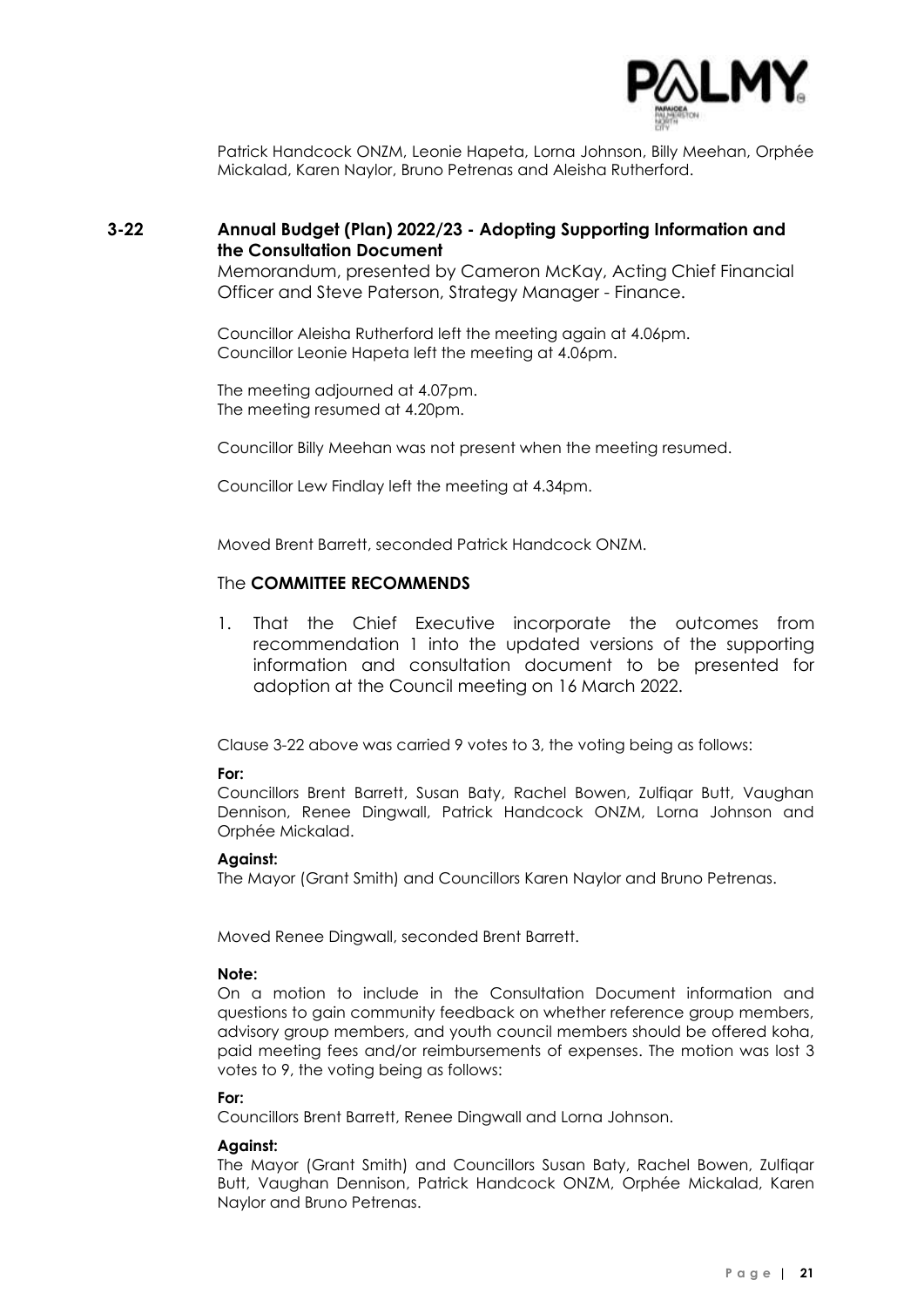

The meeting finished at 5.02pm.

Confirmed 10 May 2022

#### **Chairperson**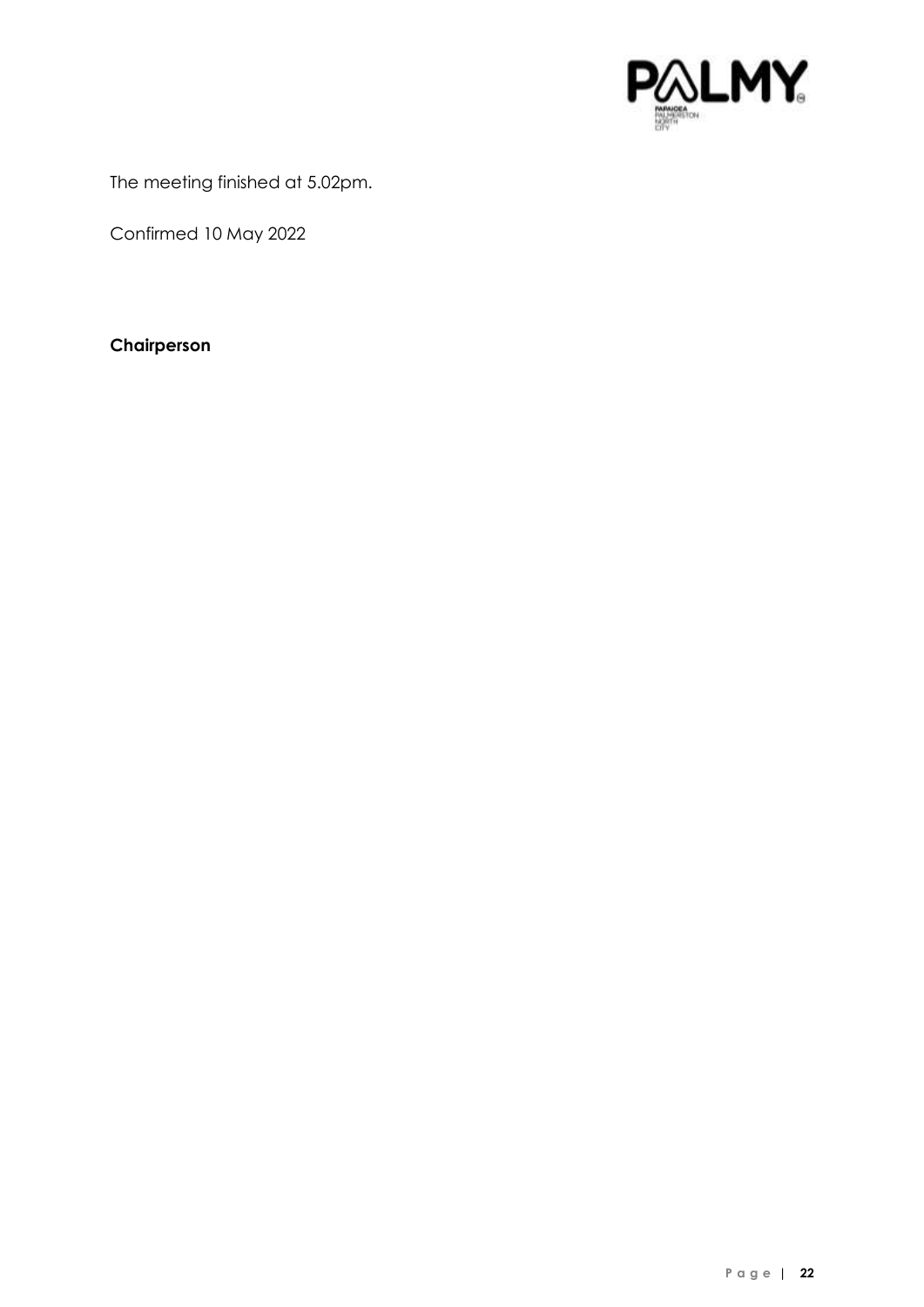

# **Tuesday 10 May 2022**

| <b>TIME &amp; DATE:</b>                                    | 9.00am - 11.00am, Tuesday 10 May 2022            |
|------------------------------------------------------------|--------------------------------------------------|
| <b>MEMBERS:</b>                                            | The Mayor (Grant Smith) (Chair), and Councillors |
| <b>DEMOCRACY &amp; GOVERNANCE</b><br><b>ADMINISTRATOR:</b> | Natalya Kushnirenko, telephone (06) 356 8199     |

| Time:   | <b>Submission</b><br>No: | <b>Submitter</b>                       | <b>Minutes</b> |
|---------|--------------------------|----------------------------------------|----------------|
|         |                          |                                        |                |
| 9.00am  |                          | Aniz                                   | 10             |
| 10.00am | 54                       | Nicola Larsen                          | 10             |
|         | 83                       | <b>Steve Stannard</b>                  | 10             |
|         | 122                      | <b>James Russell</b>                   | 10             |
|         | 130                      | Paul Perry                             | 10             |
| 10.00am | 173                      | Water Safety New Zealand - Dan Gerrard | 10             |
| 11.00am | 266                      | Emma Ochei                             | 10             |
|         | 269                      | <b>Bruce Duncan</b>                    | 10             |
|         |                          |                                        | 10             |
|         |                          |                                        | 10             |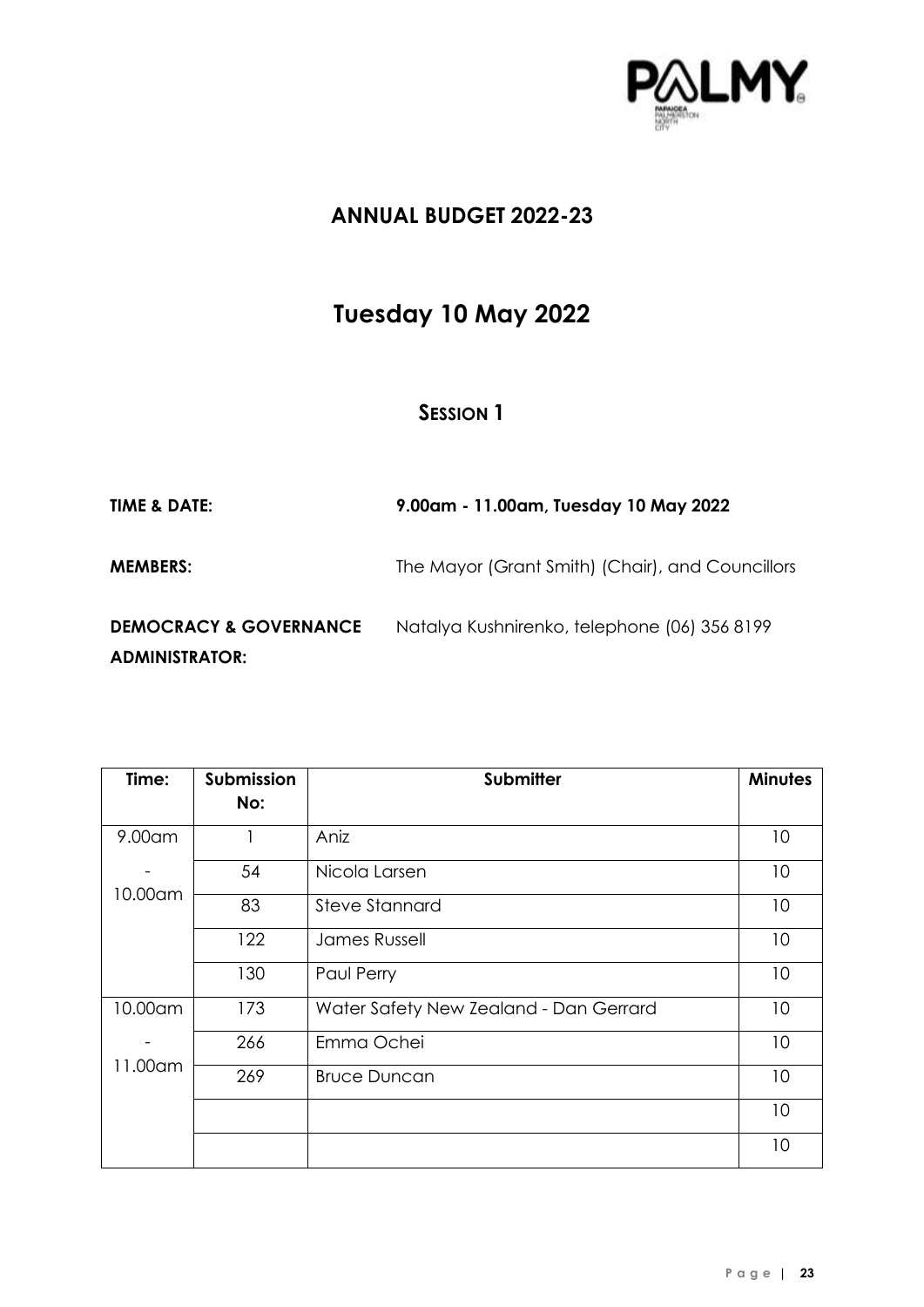

# **Tuesday 10 May 2022**

| <b>TIME &amp; DATE:</b>                                    |                                           | 3.30pm – 5.30pm, Tuesday 10 May 2022   |          |     |
|------------------------------------------------------------|-------------------------------------------|----------------------------------------|----------|-----|
| <b>MEMBERS:</b>                                            | Councillor Patrick Handock<br>Councillors |                                        | (Chair), | and |
| <b>DEMOCRACY &amp; GOVERNANCE</b><br><b>ADMINISTRATOR:</b> |                                           | Rosa de Souza, telephone (06) 356 8199 |          |     |

| Time:              | Submission | <b>Submitter</b>                              | <b>Minutes</b> |
|--------------------|------------|-----------------------------------------------|----------------|
|                    | No:        |                                               |                |
| 3.30 <sub>pm</sub> | 51         | Michelle O'Brien                              | 10             |
|                    | 61         | Lindsay Gray                                  | 10             |
| 4.30pm             | 285        | Disability Reference Group - Nick Dow         | 10             |
|                    | 306        | Te Hā o Hine-ahu-one Palmerston North Women's | 10             |
|                    |            | Health Collective - Jean Hera                 |                |
|                    | 325        | Environment Network Manawatū – Stewart Harrex | 10             |
| 4.30pm             | 310        | <b>Richard Bedford</b>                        | 10             |
|                    |            |                                               | 10             |
| 5.30pm             |            |                                               | 10             |
|                    |            |                                               | 10             |
|                    |            |                                               | 10             |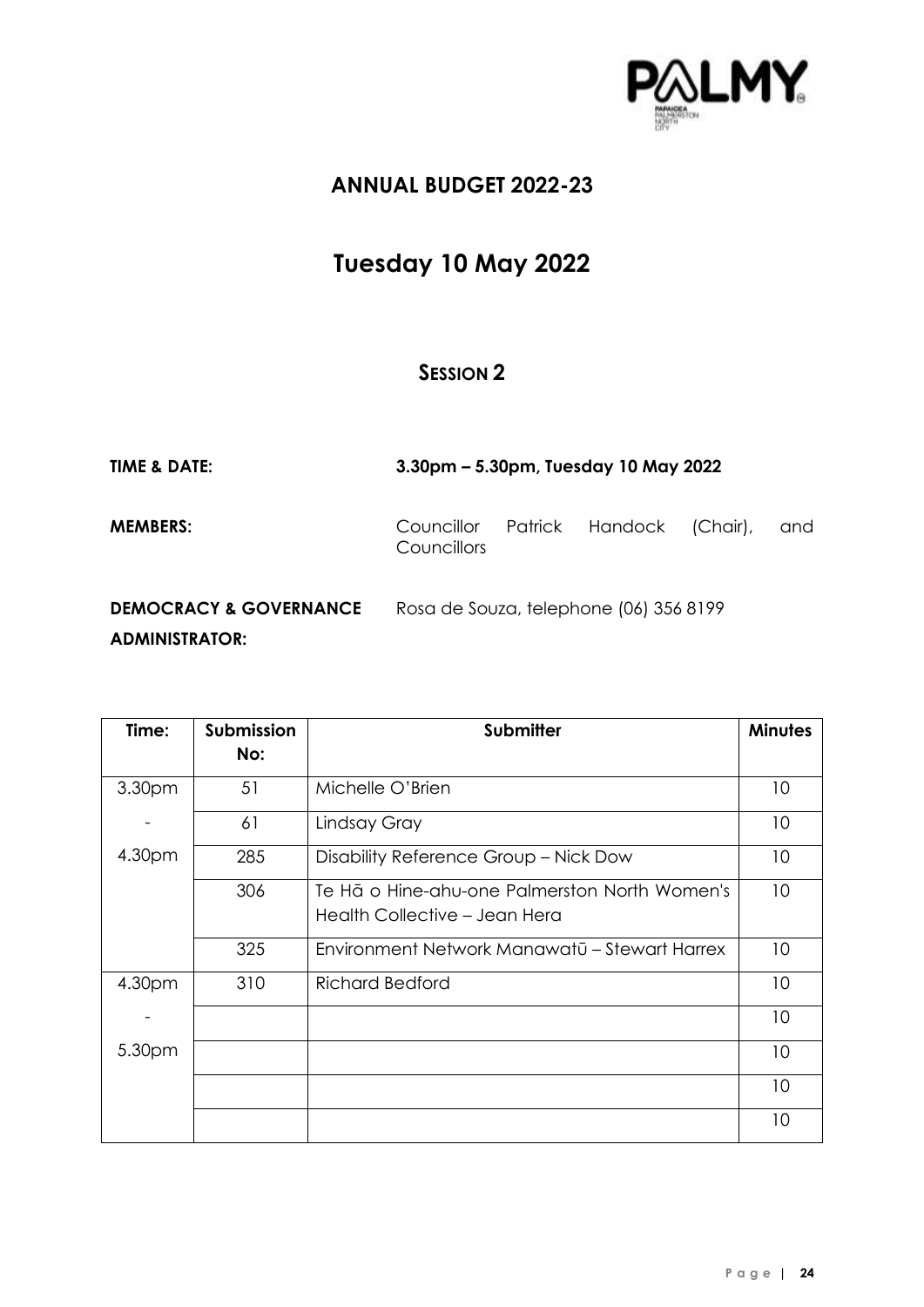

# **Tuesday 10 May 2022**

| <b>TIME &amp; DATE:</b>                                    | 7.00pm – 9.00pm, Tuesday 10 May 2022              |
|------------------------------------------------------------|---------------------------------------------------|
| <b>MEMBERS:</b>                                            | Councillor Zulfigar Butt (Chair), and Councillors |
| <b>DEMOCRACY &amp; GOVERNANCE</b><br><b>ADMINISTRATOR:</b> | Rosa de Souza, telephone (06) 356 8199            |

| Time:              | Submission<br>No: | Submitter           | <b>Minutes</b> |
|--------------------|-------------------|---------------------|----------------|
|                    |                   |                     |                |
| 7.00pm             | 24                | Sheridan O'Hara     | 10             |
|                    | 31                | Andrea Molony       | 10             |
| 8:00pm             | 39                | <b>Josh Stewart</b> | 10             |
|                    | 48                | Andrew Wellwood     | 10             |
|                    | 123               | Duniz Gultekin      | 10             |
| 8.00pm             | 181               | Martia Alico        | 10             |
|                    | 252               | Stephanie Hedges    | 10             |
| 9:00 <sub>pm</sub> | 334               | Amanda Borren-Lean  | 10             |
|                    |                   |                     | 10             |
|                    |                   |                     | 10             |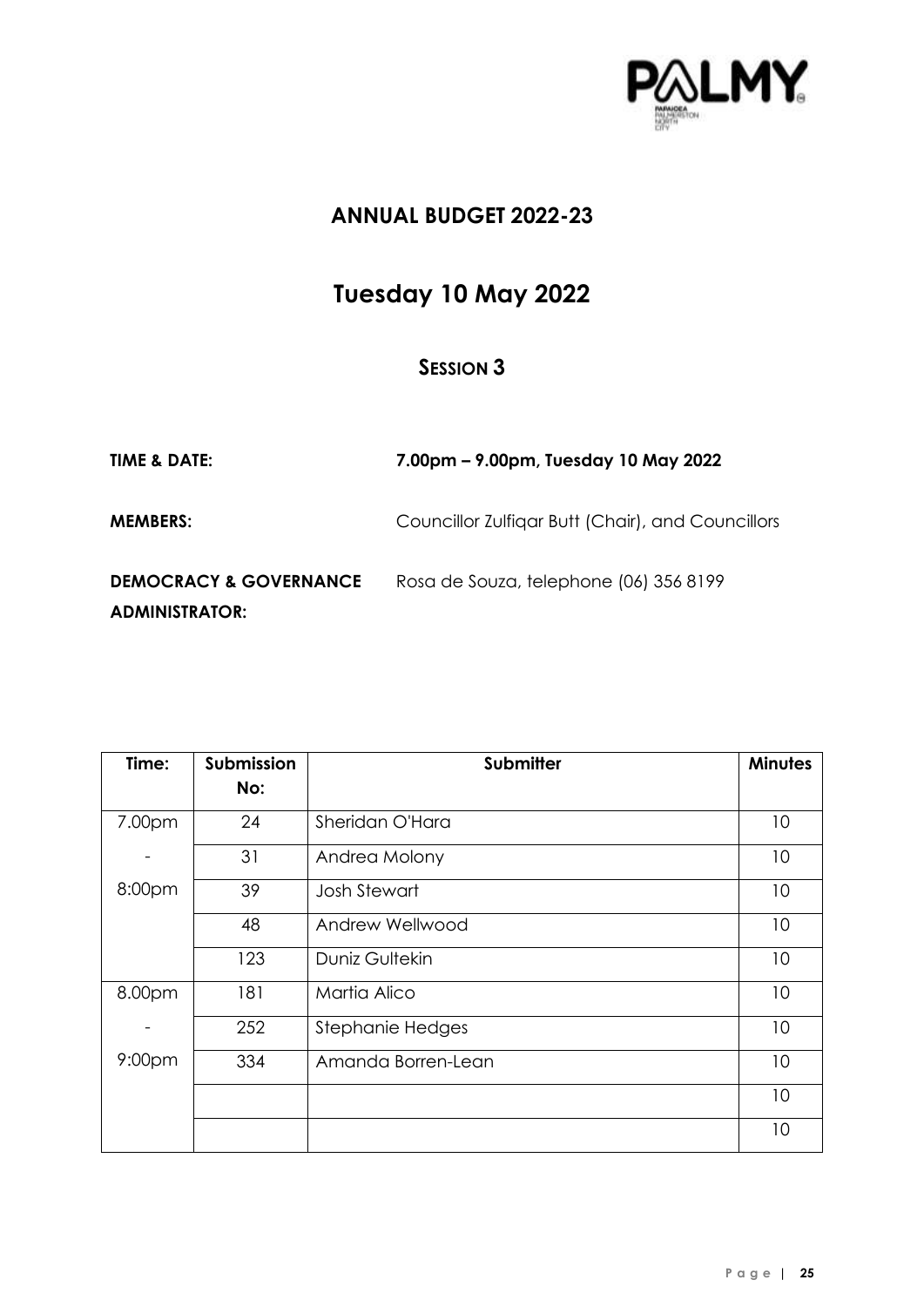

# **Thursday 12 May 2022**

| <b>TIME &amp; DATE:</b>                                    | 9.00am - 11.00am, Thursday 12 May 2022           |
|------------------------------------------------------------|--------------------------------------------------|
| <b>MEMBERS:</b>                                            | Councillor Karen Naylor (Chair), and Councillors |
| <b>DEMOCRACY &amp; GOVERNANCE</b><br><b>ADMINISTRATOR:</b> | Rosa de Souza, telephone (06) 356 8199           |

| Time:     | <b>Submission</b> | Submitter                                     | <b>Minutes</b> |
|-----------|-------------------|-----------------------------------------------|----------------|
|           | No:               |                                               |                |
| $9.00$ am | 126               | Ngati Hineaute Hapu Authority - Christopher   | 10             |
|           |                   | Whaiapu                                       |                |
| 10.00am   | 129               | Tony Passman                                  | 10             |
|           | 197               | River Stop Awapuni - David Chapple & Annette  | 10             |
|           |                   | Nixon                                         |                |
|           | 293               | Awapuni Park Community and Recreation Centre  | 10             |
|           |                   | (aka Awapuni Community Centre) - Norelle Ward |                |
|           | 324               | Boho Café - Jeanine Gribbin                   | 10             |
| 10.00am   | 326               | Environment Network Manawatū- the Manawatū    | 10             |
|           |                   | Food Action Network - Madz BatachEl           |                |
| 11.00am   | 340               | Malcolm Frith                                 | 10             |
|           |                   |                                               | 10             |
|           |                   |                                               | 10             |
|           |                   |                                               | 10             |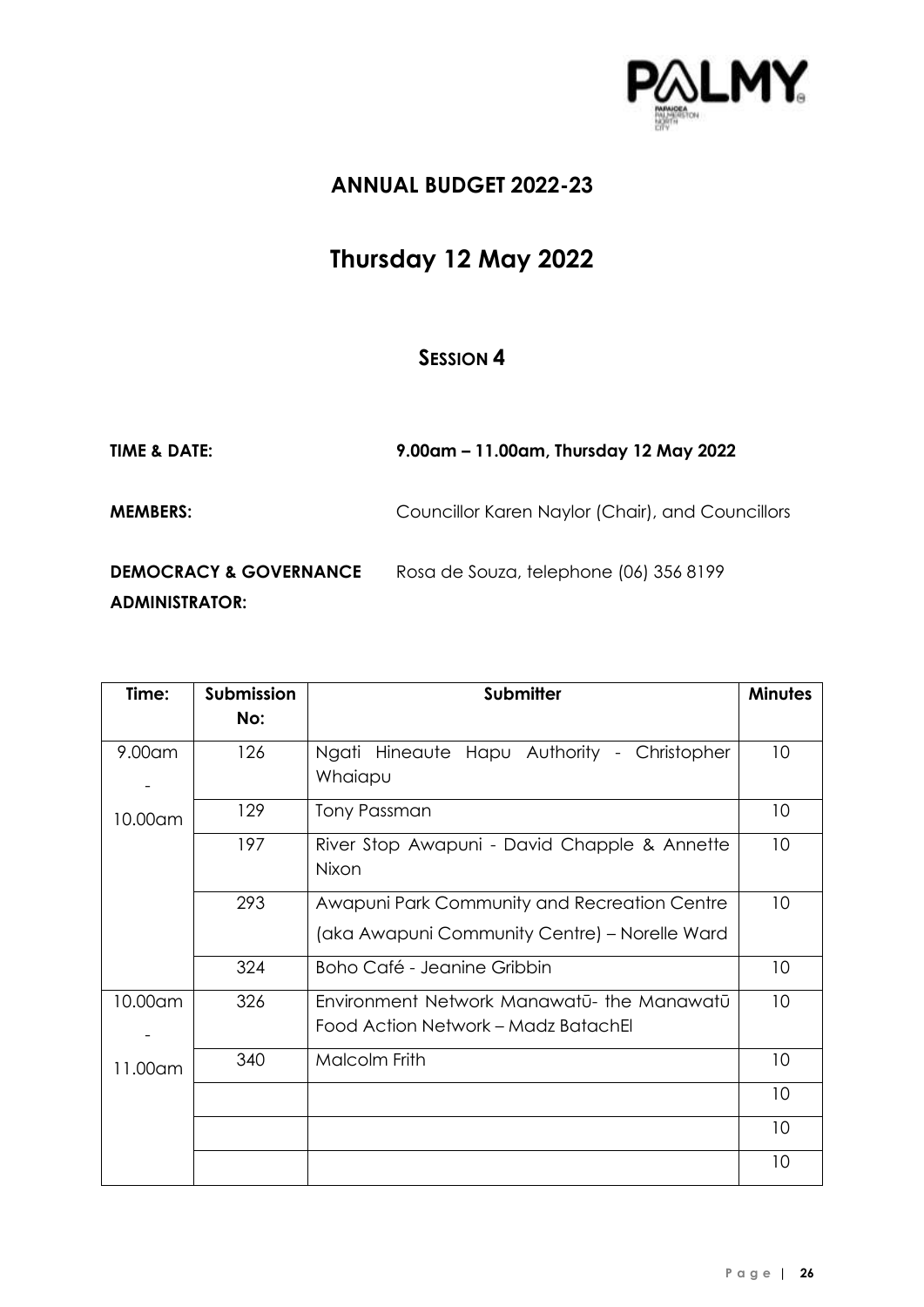

# **Thursday 12 May 2022**

| <b>TIME &amp; DATE:</b>                                    | 3.30pm – 5.30pm, Thursday 12 May 2022              |
|------------------------------------------------------------|----------------------------------------------------|
| <b>MEMBERS:</b>                                            | Councillor Bruno Petrenas (Chair), and Councillors |
| <b>DEMOCRACY &amp; GOVERNANCE</b><br><b>ADMINISTRATOR:</b> | Carly Chang, telephone (06) 356 8199               |

| Time:  | Submission | <b>Submitter</b>                               | <b>Minutes</b> |
|--------|------------|------------------------------------------------|----------------|
|        | No:        |                                                |                |
| 3.30pm | 90         | Mike Clement                                   | 10             |
|        | 104        | <b>Malcolm Prince</b>                          | 10             |
| 4.30pm | 207        | <b>Richard Wilde</b>                           | 10             |
|        | 287        | Palmerston North Youth Council - Caragh Aspden | 10             |
|        | 298        | Memorial Park Sports Trust Board - Sandi Nimmo | 10             |
| 4.30pm |            |                                                | 10             |
|        |            |                                                | 10             |
| 5.30pm |            |                                                | 10             |
|        |            |                                                | 10             |
|        |            |                                                | 10             |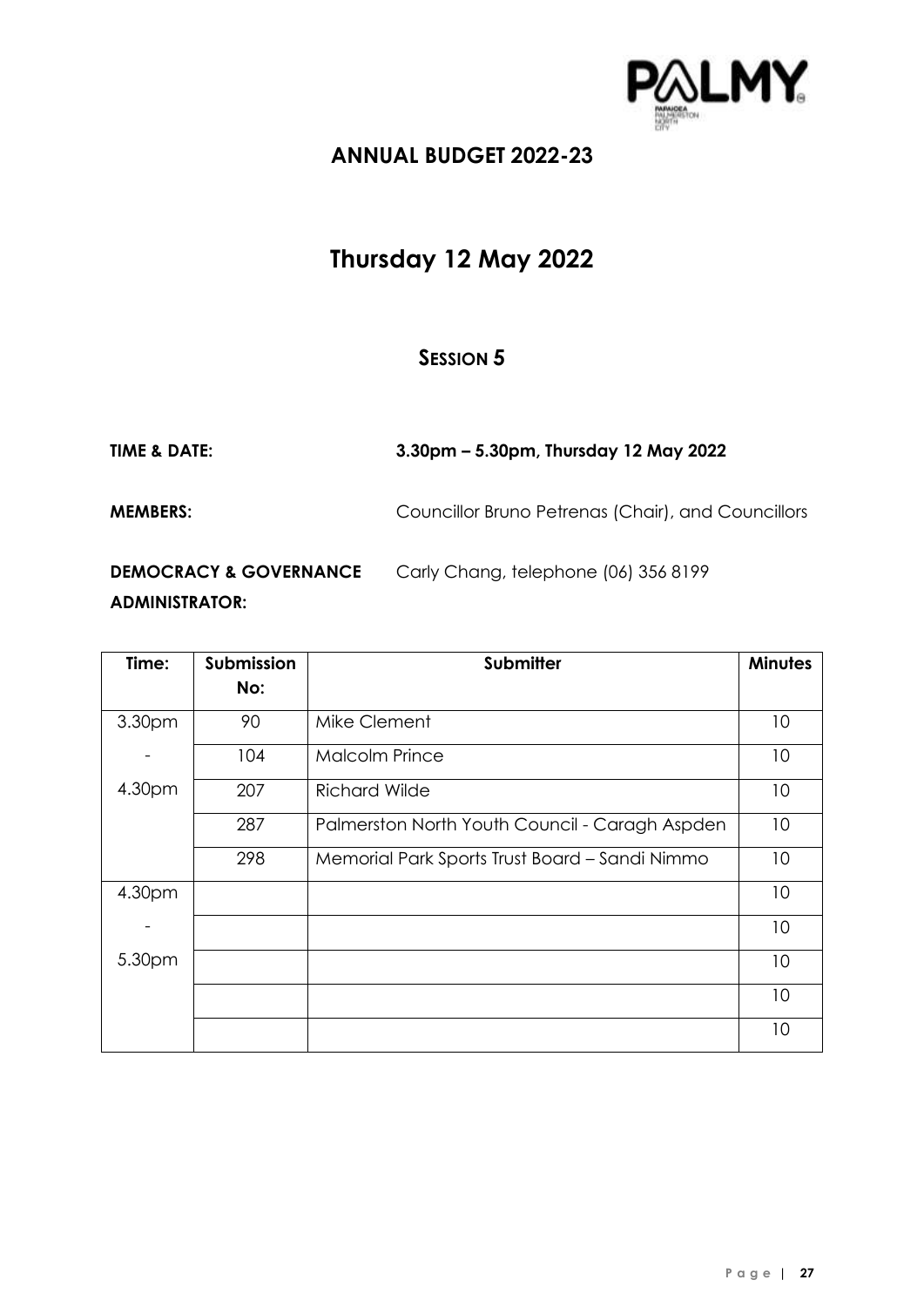

# **Thursday 12 May 2022**

| <b>TIME &amp; DATE:</b>                                    | 7.00pm – 9.00pm, Thursday 12 May 2022              |
|------------------------------------------------------------|----------------------------------------------------|
| <b>MEMBERS:</b>                                            | Councillor Renee Dingwall (Chair), and Councillors |
| <b>DEMOCRACY &amp; GOVERNANCE</b><br><b>ADMINISTRATOR:</b> | Carly Chang, telephone (06) 356 8199               |

| Time:  | Submission | Submitter          | <b>Minutes</b> |
|--------|------------|--------------------|----------------|
|        | No:        |                    |                |
| 7.00pm | 174        | Rod Pik            | 10             |
|        | 316        | <b>Steve Allan</b> | 10             |
| 8:00pm | 335        | Ava Reidy          | 10             |
|        | 209        | Amer Jaffal        | 10             |
|        |            |                    | 10             |
| 8.00pm |            |                    | 10             |
|        |            |                    | 10             |
| 9:00pm |            |                    | 10             |
|        |            |                    | 10             |
|        |            |                    | 10             |